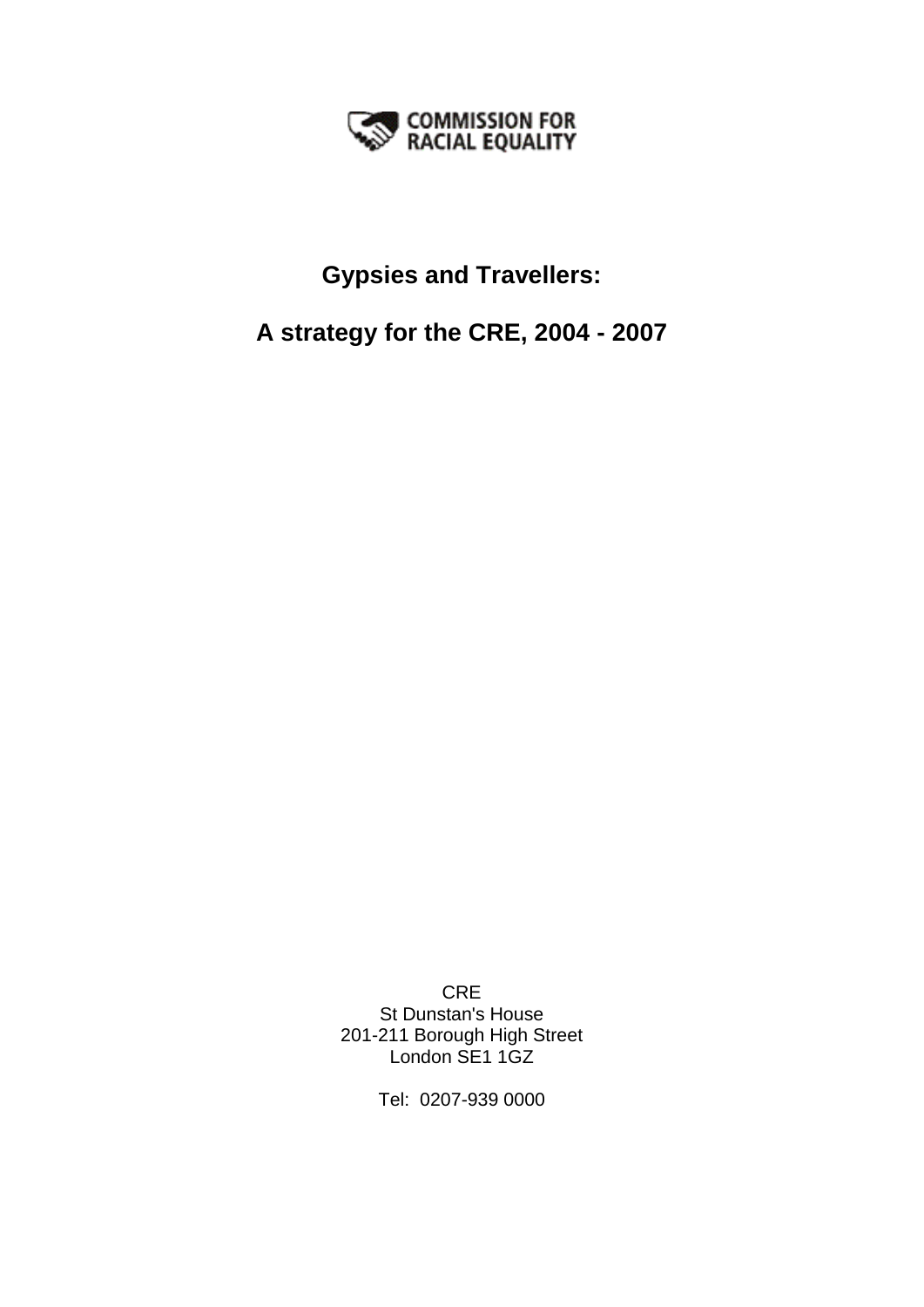# **1. Introduction**

All the evidence shows that Travellers and Gypsies are some of the most vulnerable and marginalised ethnic minority groups in Britain. 'No Travellers' signs in pubs and shops can still be seen today, and councils no longer have a statutory duty to provide sites for Gypsy and Traveller families, spending small fortunes each year evicting them, instead. Gypsy and Traveller children are taunted and bullied in school, local residents are openly hostile to them, and scare stories in the media fuel prejudice and make racist attitudes acceptable.

This strategy sets out:

- how we will use our statutory powers under the Race Relations Act to help eliminate the long-standing disadvantage and discrimination experienced by Gypsies and Travellers in Britain, make sure they receive equal opportunities and fair treatment, and promote good relations between Gypsies and Travellers and other groups;
- the outcomes we hope to see in racial equality for Gypsies and Travellers, and in better relations between them and other communities; and
- the action we will take over the next 3 years to realise these outcomes.

We consulted widely on the strategy, holding meetings in Perth, Edinburgh, Cardiff, Manchester, Birmingham and London. We also sent cassette summaries of the strategy to Gypsies, Travellers and their support groups, and invited telephone and written responses. We are grateful for all the comments and views we received – from Gypsies and Travellers, Gypsy and Traveller organisations and support groups, local and other public authorities, and other agencies interested in policy in this area. We hope the strategy now reflects their views, and the concerns they raised.

This strategy applies to England . Sections 1-8 discuss the situation in Wales and Scotland, although an adapted version is being produced for Wales and a separate strategy is being produced for Scotland. We shall also be producing detailed action plans each year.

# **2. Our role, mission and priorities**

The Commission for Racial Equality (CRE) is a publicly funded, non-departmental public body, set up under the Race Relations Act 1976 to tackle racial discrimination and to promote equal opportunities and good race relations. Our purpose is to:

*… promote good relations between and within all communities and prevent racial discrimination in all its forms, using the power of persuasion where possible and the power of the law where necessary. We will work in partnership with other public agencies as well as the private and voluntary sector, and focus our resources to achieve maximum impact.*

Our strategic objectives for 2003-2006 are to:

• take the lead in promoting good relations between communities;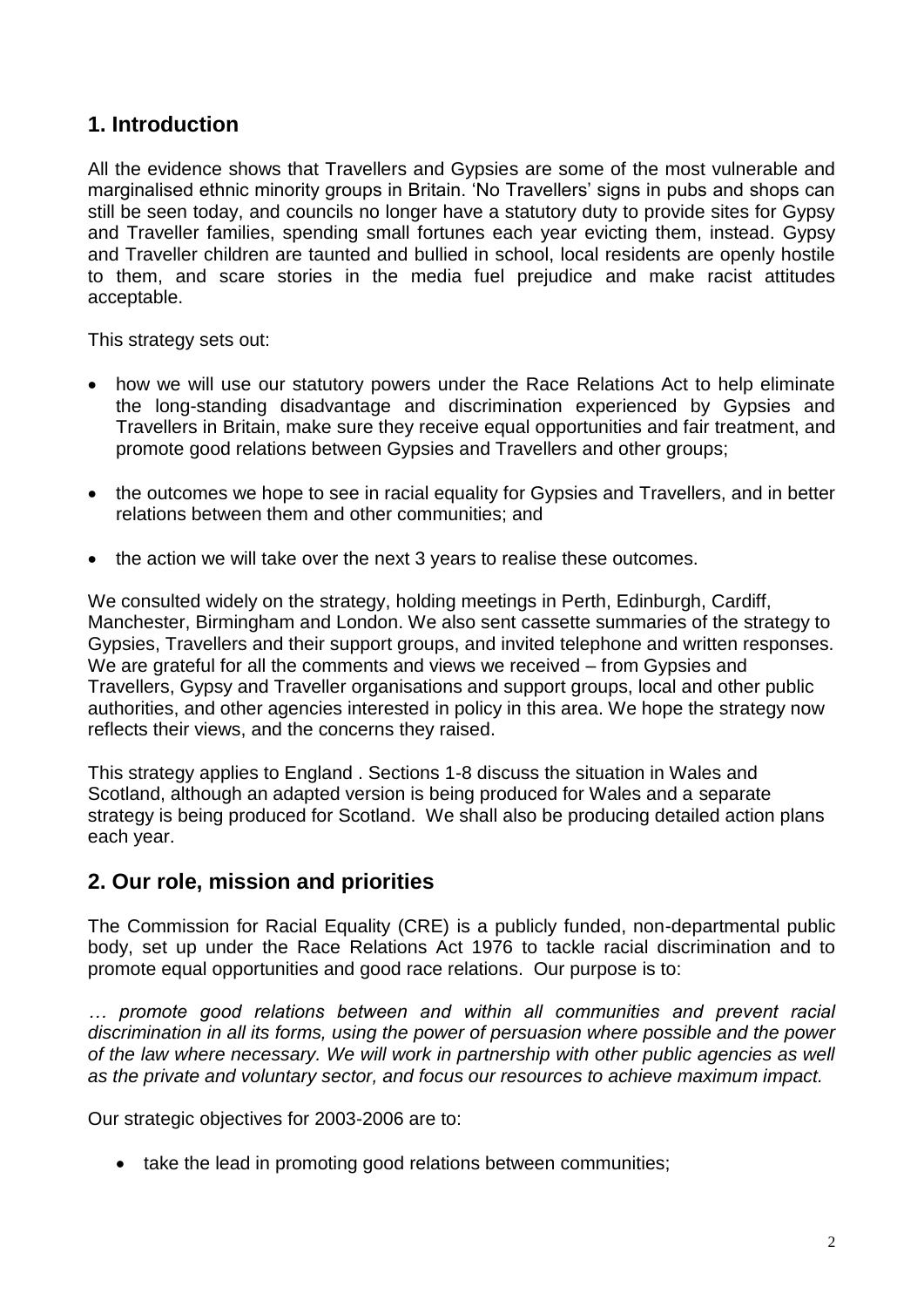- improve equal opportunities in the private sector;
- help public authorities meet the duty to promote race equality;
- make strategic use of all our legal powers to challenge racial discrimination; and
- make sure the CRE is respected, and valued for its work.

We achieve these objectives in various ways.

- We provide information and advice to people who think they have suffered unlawful racial discrimination or harassment.
- We work with public authorities, businesses, and other organisations to promote policies and practice that will help them to work within the law, ensure equal treatment for all, and encourage good relations between people from all backgrounds.
- We publish statutory and non-statutory guidance, conduct research and campaign to raise awareness of race issues, and we encourage organisations and individuals to play their part in creating a just society.
- We make sure that all new laws take full account of the Race Relations Act and the protection it gives against unlawful racial discrimination.
- We fund organisations to develop and deliver local racial equality services.
- We keep the Race Relations Act under review, and recommend amendments to the government.
- We work closely with other equality and human rights organisations, particularly in areas where the Human Rights Act 1998 reinforces the provisions of the Race Relations Act, for example Gypsies' and Travellers' right to family life and to education.

# **3. Scope of the strategy**

The Race Relations Act 1976 (the Act) makes it unlawful to treat someone less favourably on grounds of colour, race, nationality or ethnic or national origins. A racial group is a group of people defined by one or more of these characteristics, and is protected by the Act.

Of the 200,000 to 300,000 Travellers in England, by far the largest group are Romany Gypsies, who have been in England since the early 16<sup>th</sup> century. Romany Gypsies have been recognised in law as a racial group since 1988 (*CRE v Dutton*). Irish Travellers, who have been travelling in England as a distinct social group since the 1800s, received legal recognition as a racial group in England and Wales in 2000 (*O'Leary v Allied Domecq*).

This strategy covers both these groups, whether nomadic or partly nomadic, or no longer living a nomadic way of life but settled in housing or caravans on public or private sites. The strategy also covers Gypsy and Traveller groups defined by their ethnic or national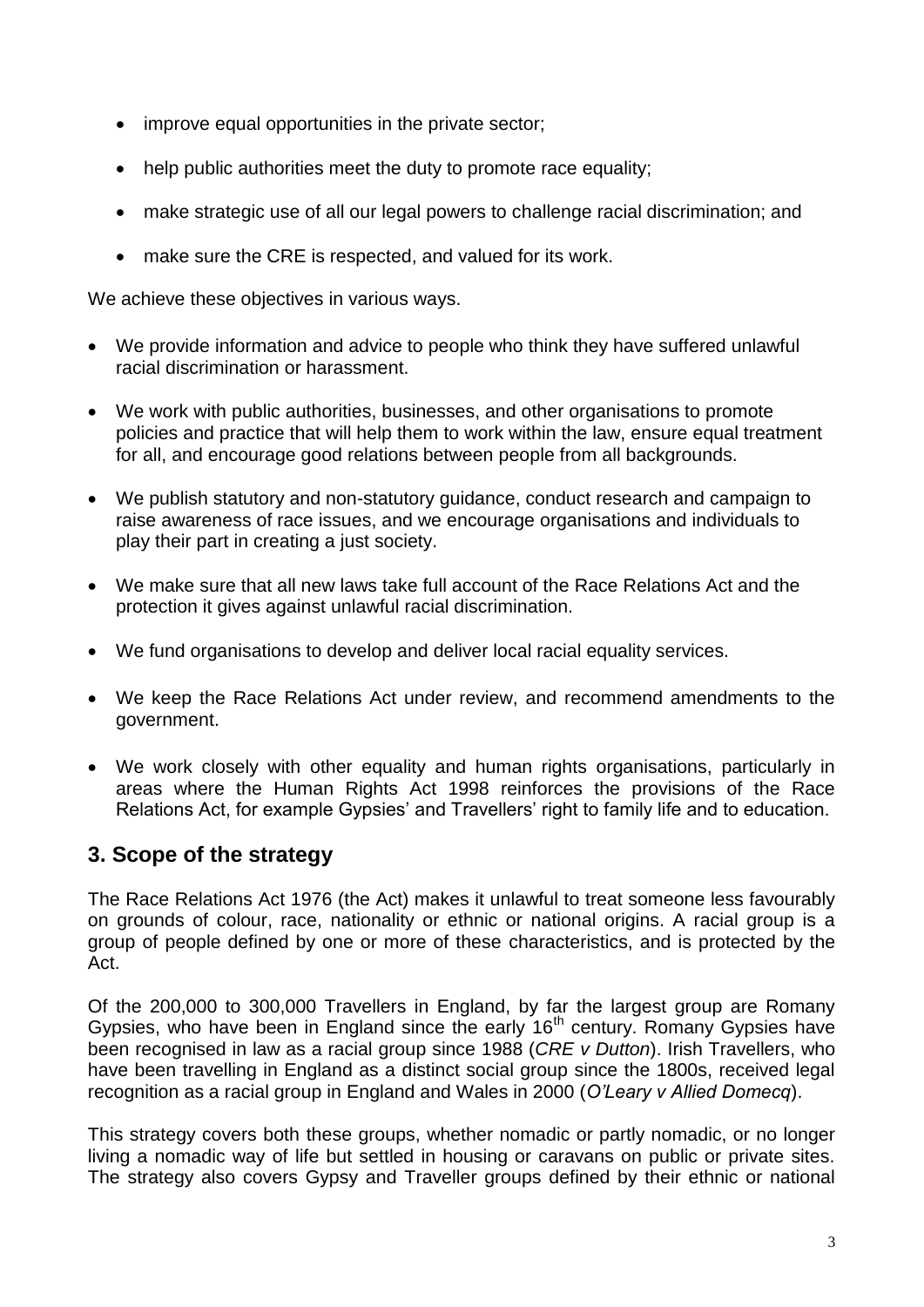origins, such as Scottish Travellers. The Equal Opportunities Committee of the Scottish Parliament has recommended that Gypsy Travellers in Scotland should be regarded as a racial group in framing policies and legislation on public services in Scotland.

This strategy does not cover the several thousand Travellers known as 'New' Travellers or Occupational Travellers, who live and work in fairground, circus and waterway communities. This is because our statutory remit is restricted to working on behalf of racial groups, not wider social groups. However, we are confident that important aspects of this strategy, such as our efforts to ensure adequate accommodation for Gypsies and Travellers, and to improve media reporting and public attitudes, will have benefits for all Gypsies and Travellers. We shall also ensure that our work does not, intentionally or otherwise, harm Traveller groups that are not formally defined as racial groups.

We use the term 'Gypsies and Travellers' to mean the Travelling groups covered by this strategy. The terms commonly used in Wales and Scotland are Gypsy-Traveller, and Gypsy Traveller, respectively.

# **4. EU enlargement**

On 1 May 2004, the residents of the ten countries joining the EU will acquire the right to move freely between all the member states. Roma Gypsies and other Travellers will be among those taking advantage of this to move to the UK. They may have little in common with Britain's indigenous Gypsy and Traveller populations, as most Roma Gypsies and Travellers from other EU countries are not nomadic. There are no reliable estimates as to how many of them will exercise their new rights, but experts have predicted that it is unlikely we will see large-scale immigration by this group. They give three reasons for this:

- the vast majority of Roma in Central Europe and the Baltic states are settled and have strong ties to their local area;
- those who wish to migrate have probably used whatever means possible to do so already; and
- Roma and other groups are far more likely to exercise their right to freedom of movement by working or trading in countries nearest to them.

However, there is justified anxiety that biased and inflammatory media stories could stoke up hostility towards those who do move to the UK, vilifying them both as immigrants and Gypsies or Travellers, and that indigenous Gypsies and Travellers could suffer from a backlash.

We are currently developing strategies for our work on promoting racial equality in Europe and on immigration and asylum in Britain, and will ensure that they are properly coordinated with this strategy.

# **5. Previous CRE activity**

Over the years we have taken various steps to confront the persistent inequalities between Gypsies and Travellers and other groups in all walks of life. While we might have made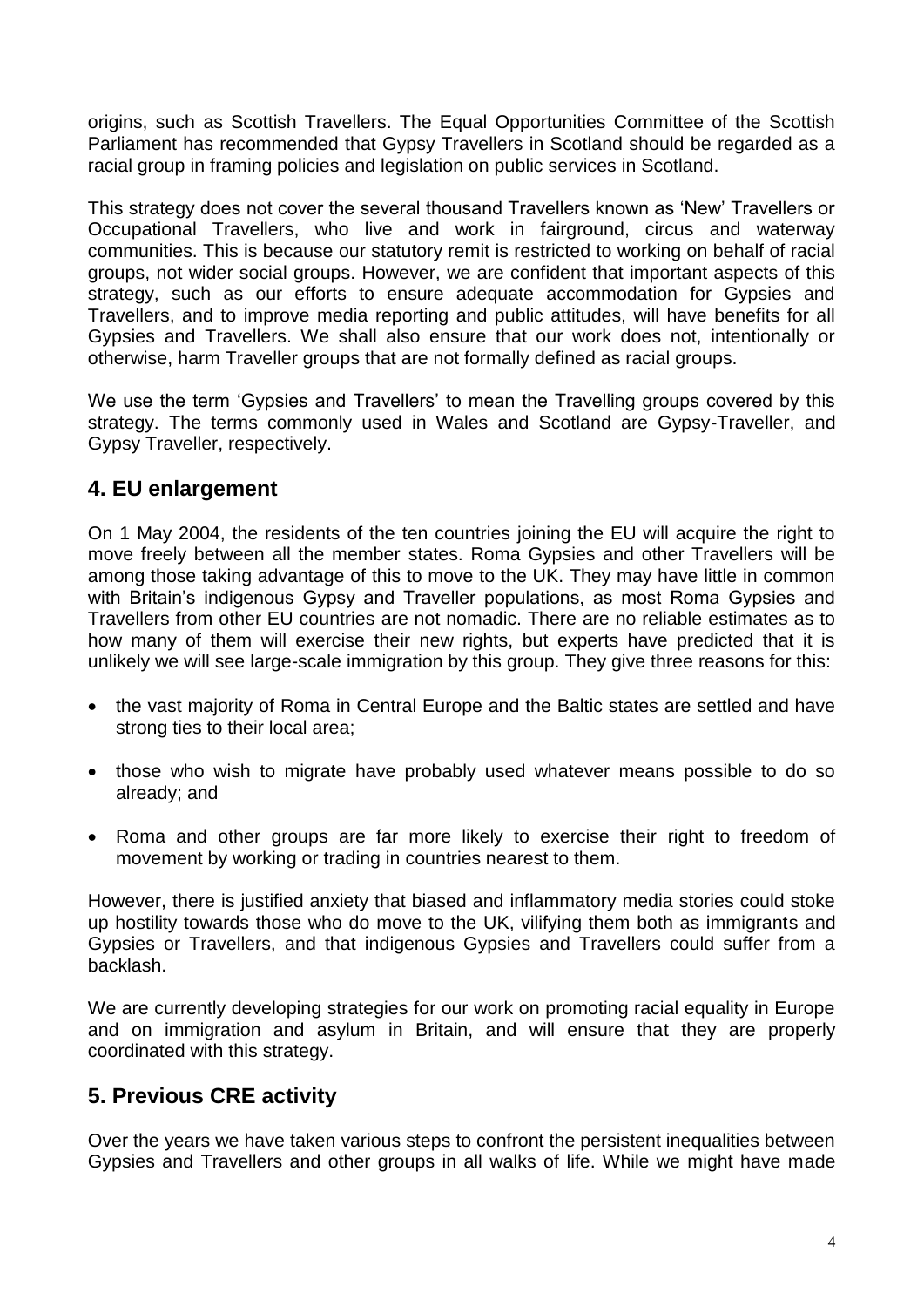more rapid progress had our interventions been more strategic or systematic, they did nevertheless include some notable achievements, as we describe below.

- We used, and continue to use, our legal powers to challenge unlawful racial discrimination against Gypsies and Travellers. In particular, we supported two landmark cases which secured recognition for Romany Gypsies (*CRE v Dutton*, 1988) and Irish Travellers (*Kiely and others*, 2000) as racial groups protected by the Race Relations Act. We have responded to 20-30 'No Traveller' signs in pubs and other public places each year.
- We examined the situation of Irish Travellers in our research report on *Discrimination and the Irish Community*(CRE, 1997).
- We published guidance for the media on reporting of Gypsies and Travellers [\(http://www.cre.gov.uk/media/guidetj.html\)](http://www.cre.gov.uk/XXXhttp:/www.cre.gov.uk/media/guidetj.html).
- We published a feature on the appalling plight of Gypsies and Travellers in Britain in *Connections* (Autumn 1998), our quarterly magazine.
- We made sure our guides for public authorities to the race equality duty made specific reference to their responsibilities towards Gypsies and Travellers.
- We drew attention to the effects that legislative and policy proposals would have on Gypsies and Travellers in our responses to government and other consultations.
- We responded to consultations by the Scottish Parliament's Equal Opportunities Committee and the National Assembly for Wales' Equality of Opportunity Committee on their policies in relation to Gypsies and Travellers.

# **6. The context**

This strategy is based on an examination of the main areas where Gypsies and Travellers have experienced seemingly intractable problems:

- population and population records;
- race relations and public attitudes:
- accommodation;
- education:
- employment;
- health; and
- criminal justice.

#### **Population and population records**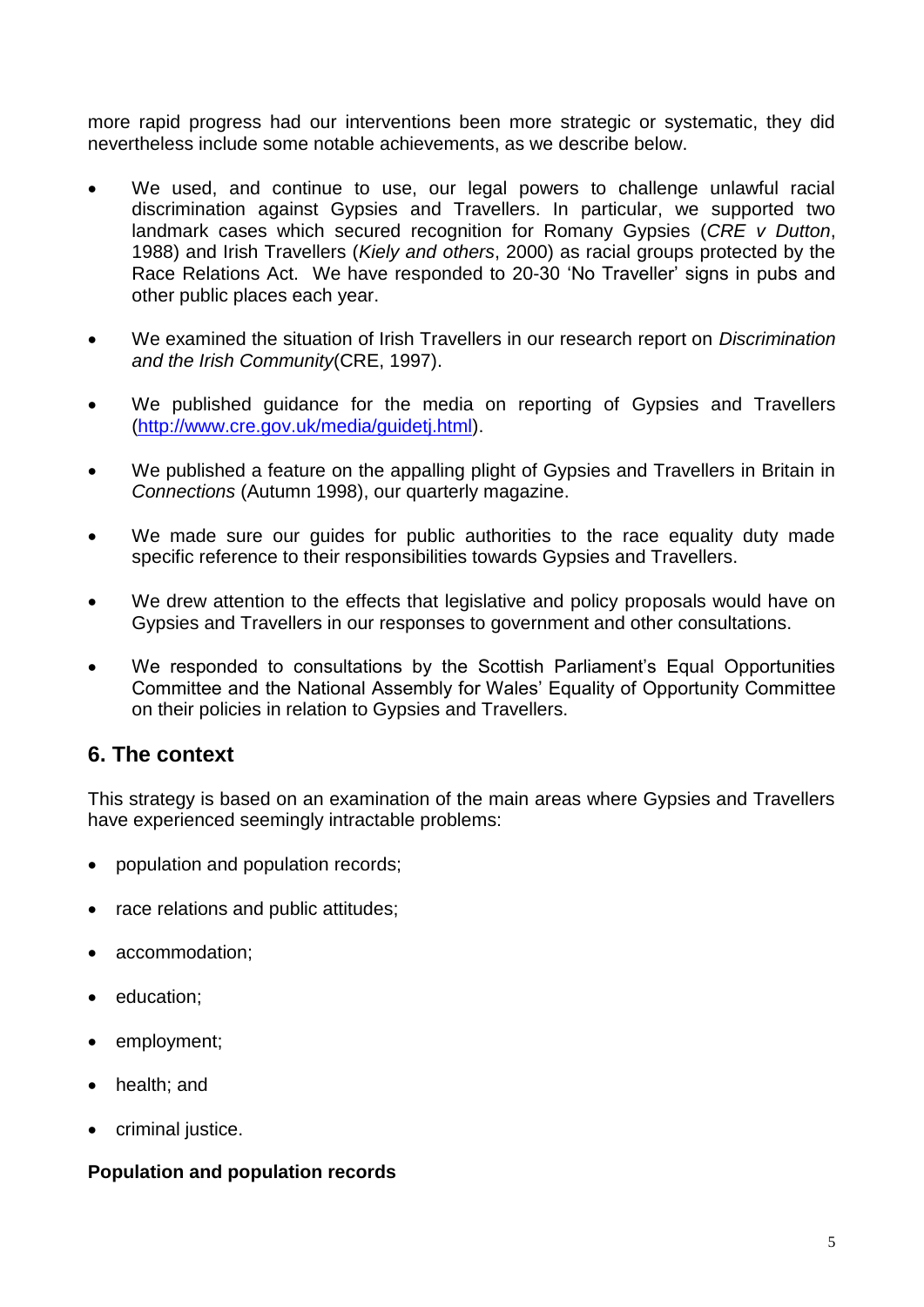Estimates of the size of Britain's Gypsy and Traveller population vary. There are no official figures at present. In 1987, the Council of Europe put the figure at 300,000, with 200,000 living in settled housing. More recently, Morris and Clements (September 2002) estimated a population of 'no more than 300,000' Gypsies and Travellers. This would make the community similar in size to Britain's Bangladeshi population (280,000), and substantially smaller than the Black Caribbean and Indian groups. The only official source of information we have is the twice-yearly Gypsy count, coordinated by the Office of the Deputy Prime Minister (ODPM) in England, and the Gypsy Traveller count, coordinated by the Scottish Executive in Scotland. The count is based only on the number of caravans, and the families, adults and children living in them at the time of the count, and does not include Gypsies and Travellers living in houses. Gypsies and Travellers themselves are rarely directly involved in the count and their support groups in England and Scotland have expressed strong reservations about its accuracy. The count in Wales was discontinued altogether in 1997.

The absence of reliable national data on the size of the Gypsy and Traveller population is mirrored in the lack of information about them in important areas such as employment and the provision and use of public services. The problem is that Gypsies and Travellers are rarely included as separate racial groups in national, local or sector-based monitoring systems. This means little is known about their experiences or needs, which therefore tend to be overlooked.

The little evidence we have about these communities comes from various sources, for example: from voluntary organisations set up to deal with Gypsies' and Travellers' concerns; from studies of specific aspects of their life, such as accommodation, planning, education, health, and welfare; and from the complaints we, and others like us, receive about potentially discriminatory treatment against Gypsies and Travellers. The picture they all paint is of unremitting disadvantage, deprivation and indifference.

Gypsy and Traveller organisations have long pressed for the widespread inclusion of distinct and consistent ethnic categories for Gypsies and Travellers within national and local monitoring systems, so that the size of the communities, and the full scale of their potential needs, is on record. One of the obstacles has been Gypsies and Travellers themselves, who can see little evidence that it will benefit them to cooperate, even if they could overcome their distrust of ethnic classification, and their suspicions of the way the data might be used. Our proposals in section 9 of this strategy take account of these factors.

#### **Race relations and public attitudes**

In a recent representative poll conducted by MORI in England, more than one-third of the adults who took part admitted to being personally prejudiced against Gypsies and Travellers. This was greater than the levels of prejudice reported towards lesbians and gay men, other ethnic minorities and people with disabilities (Stonewall, 2003).

The bonfire celebrations in Firle, East Sussex, in October 2003, where an effigy of a Gypsy caravan was paraded through the streets before being burned, only served to confirm the extent of open public hostility, especially towards unauthorised encampments.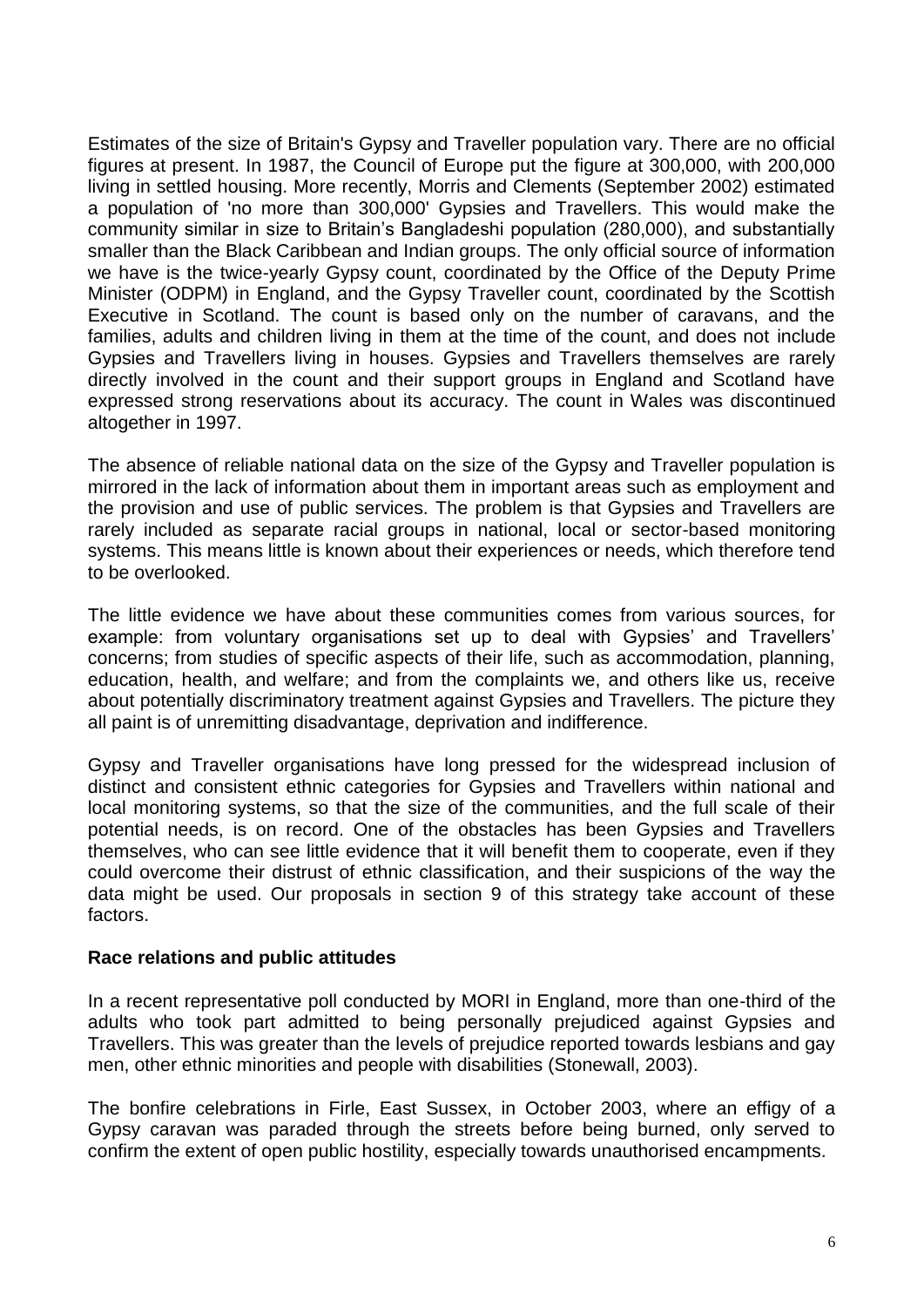Discriminatory signs and advertisements in the 1960s were partly the reason for the first race relations legislation in Britain. Forty years on, 'No Travellers' and 'No Caravan-Dwellers' signs still appear, in blatant breach of the law.

The media haven't helped either. The routine use of racist language and vicious stereotypes about Travellers and Gypsies has legitimised public prejudice and made it more difficult for local authorities, who find themselves caught between their responsibilities for planning and housing and hostile demands from members of the public to 'move them on'. In the MORI poll referred to above, the main sources of acknowledged prejudice were newspapers (33%) and television (34%).

In the public mind, Gypsies and Travellers are mainly associated with crime or rubbish. But misconceptions also abound about other aspects of Gypsy and Traveller life, such as the mistaken belief that Gypsies live on public sites rent-free, or that all Gypsies and Travellers are rovers and cannot settle down anywhere. Most people are also quite unaware that discriminatory behaviour towards Gypsies and Travellers could be unlawful. Comments we received when we consulted people on earlier versions of this strategy made it clear that leading figures in the community – for example councillors, head teachers and, especially, MPs – have a responsibility for making sure that the way they represent or influence opinion does not exacerbate tensions between different groups.

'Nimbyism' ('not in my back yard') is widespread, real and deep-seated and any strategy in this area cannot afford to ignore it. The real social problems of inadequate, badly managed or unauthorised accommodation are wrongly construed as problems intrinsic to an entire group of people, to be tackled simply by expelling them. Without enough authorised and suitable sites, there will not be a solution that satisfies everyone. Crucial to this will be the involvement of Travellers themselves, who would receive security for their way of life, while accepting corresponding responsibilities.

## **Accommodation**

-

Most Gypsies and Travellers in Britain live in houses. We know little about them, or about the reasons for their choice. It is believed, however, that many turn reluctantly to 'bricks and mortar' when they can no longer cope with the pressure of poor health, or the hardship of insufficient site facilities, or caravans that are not designed for disabilities or the frailties of age, or the ordeal of repeated evictions, or the demands of their children's education. Service providers tend not to be very knowledgeable about what might be 'suitable' accommodation, and Gypsies and Travellers who cannot provide for themselves may feel obliged to accept settled housing. However, important case law is currently developing around what constitutes suitable accommodation for Gypsies and Travellers, particularly in the context of homelessness, $<sup>1</sup>$  and local authorities may have to offer them a</sup> range of options. Yet, for Gypsies and Travellers who are looking for settled housing, there can be considerable delays, and many of them feel disadvantaged by housing allocation policies.

Lack of security of tenure on public caravan sites, and anxiety that travelling for part of the year (as some want) could mean having nowhere to return to, leads Gypsies and Travellers to choose council accommodation instead, as it offers secure tenancy and more

<sup>&</sup>lt;sup>1</sup> Clarke v Secretary of State for Transport, Local Government and the Regions, Court of Appeal (2002), and R (Margaret Price) v Carmarthenshire Country Council.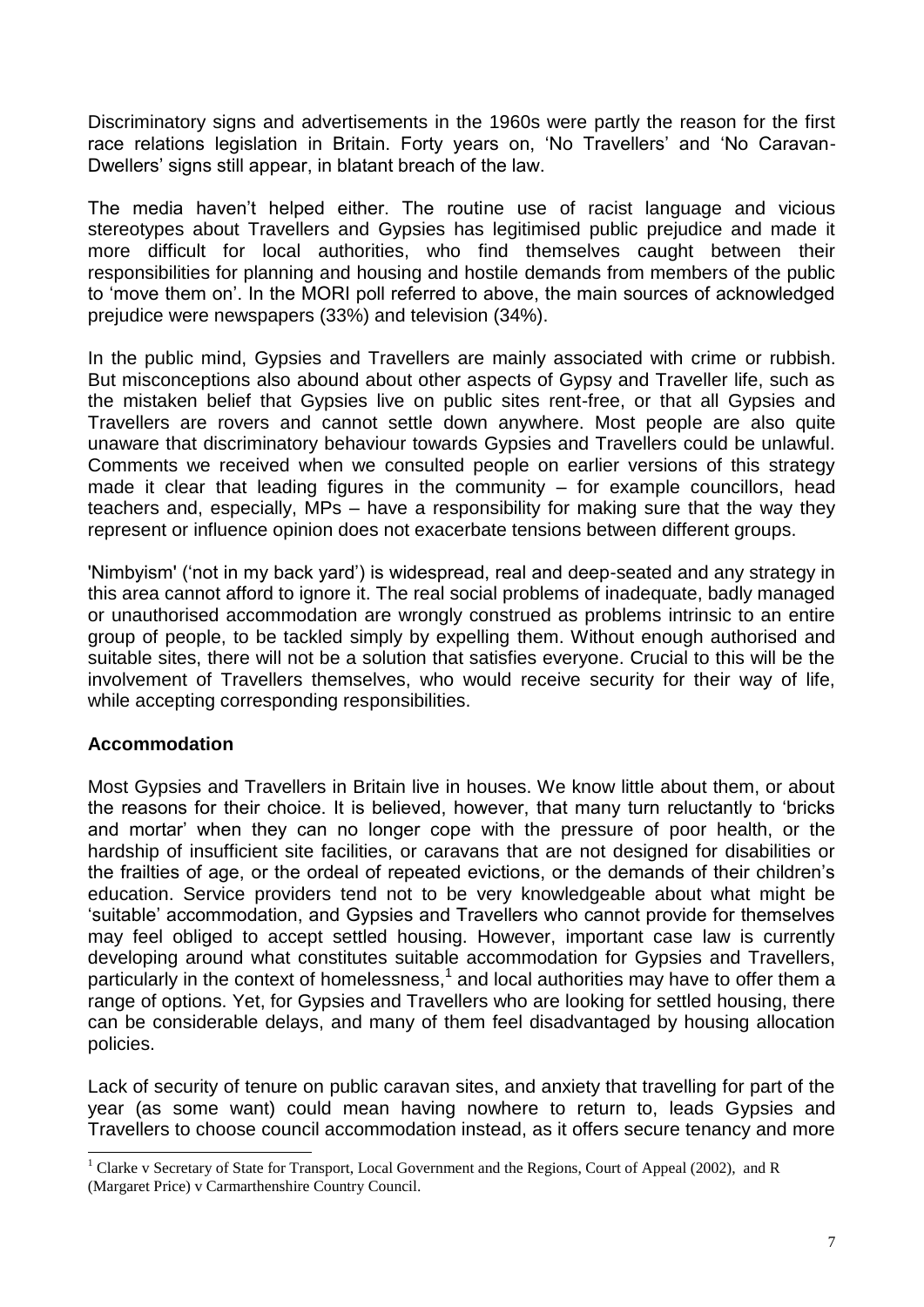flexibility. The best option for many Gypsies and Travellers would be some kind of settled housing, which allows the extended family to live together in close proximity to others in the community, for example 'group housing', where small enclaves of houses are built around shared facilities, such as play or work areas, with space for parking caravans or trucks. These options are not available at present.

Gypsies and Travellers who live in houses may feel particularly vulnerable, especially if they are separated from their extended families and decide to conceal their ethnicity in order to be accepted by the settled community. Those who are open about their ethnicity speak of harassment and intimidation by other tenants. Either way, Gypsies and Travellers living in settled housing may be susceptible to acute stress, leading to another spiral of problems, including substance abuse and depression. Support services are not generally available for Gypsies and Travellers moving from sites to houses.

Gypsies and Travellers who prefer to live in caravans or mobile homes in Britain today face a critical shortage of suitable provision. They pay a heavy price for this, in deteriorating relations with others in the community, poor health, interrupted education for their children, difficulties getting a job or setting up and running a business, routine harassment and endless dealings with local authorities and the police.

Some local authorities take a proactive approach to site provision, but there is huge variation in provision from authority to authority, and no national standards. Only around 30 per cent of local authorities have a written Traveller accommodation policy and fewer than 40 per cent have carried out a 'best value' review of Traveller services. Only 22 per cent have a forum where Gypsies are represented. Among local authorities in the two-tier county areas (in England), lack of clarity about roles and responsibilities can mean nothing gets done, and pressing needs go unmet. There is no reliable national system for determining the current shortfall in sites, or predicting future needs, and no way of ensuring adequate provision, or assessing the quality of sites (although Communities Scotland is carrying out a survey of site quality).

Gypsies' and Travellers' needs are rarely considered properly by local authorities when drawing up policies on planning, housing and homelessness, community cohesion, and social exclusion, and including these in their race equality schemes. This can be further compounded by the different approaches that departments within a single authority take, where, for example, one is responsible for site provision or management, and another for enforcing planning regulations and eviction.

Gypsies and Travellers point to the planning system as one of the most important questions for them. When they do acquire sites of their own, they find it difficult to obtain planning permission, particularly since the introduction of restrictions on greenbelt development. Research by ACERT in 1997 showed that, whereas 80 per cent of all planning applications were accepted, 90 per cent of Gypsy and Traveller applications were initially rejected (although more were passed on appeal). As a result, some Gypsies and Travellers, certain that their applications will be initially turned down, set up sites before obtaining – or even applying for – planning permission. Inevitably, this leads to tensions with others in the community, especially when a planning refusal is followed by costly legal action – costly for both the council and Gypsies and Travellers – and enforcement of the planning decision.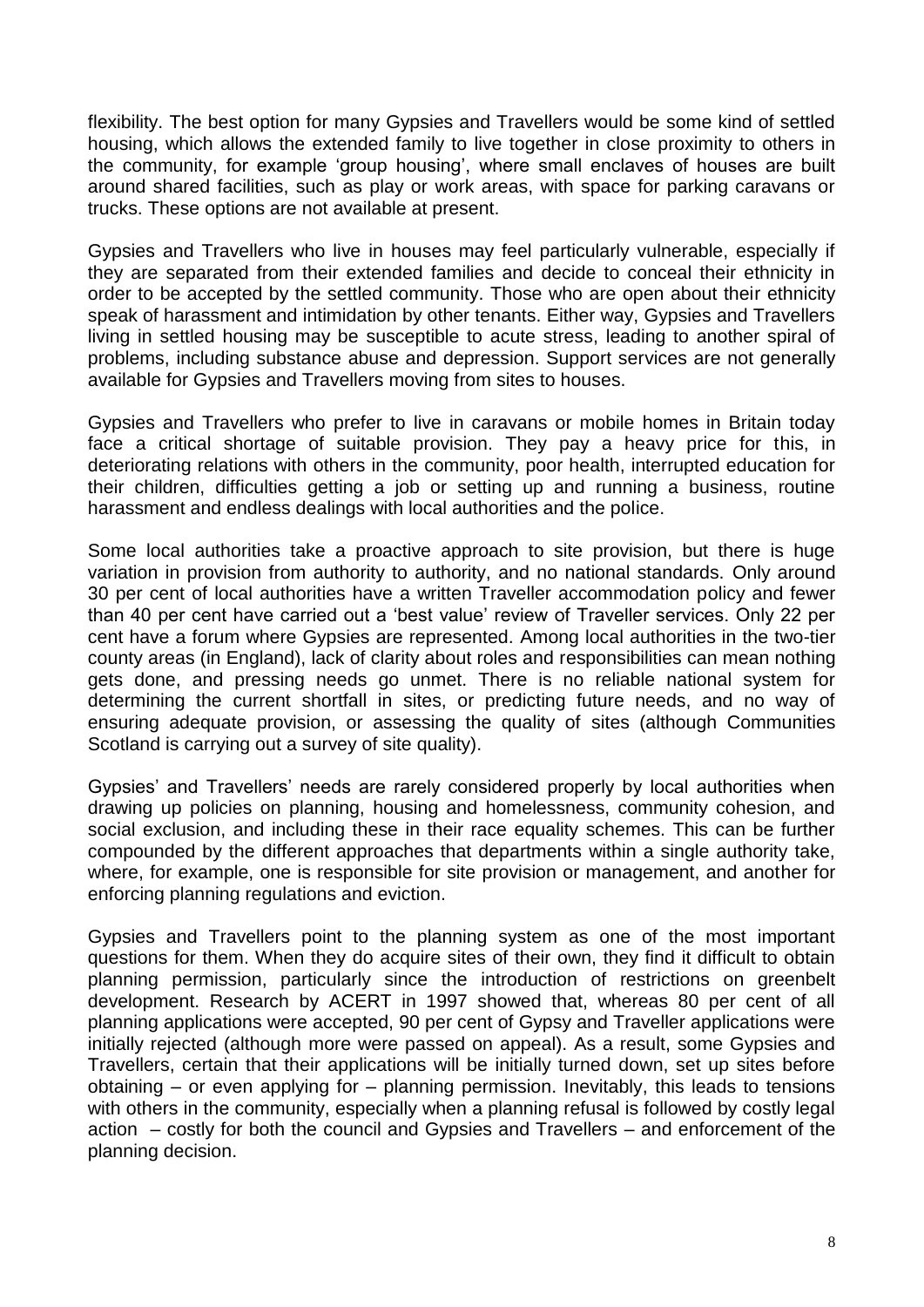These problems have been exacerbated by the definition of 'gypsy' in planning law, by which an ethnic Gypsy or Traveller who does not travel 'for economic purposes', or who is too old or ill to travel could be denied 'gypsy' status, and therefore planning permission for a 'gypsy' site. The recent court ruling against Mr Berry, a Gypsy who is too ill to travel, gives cause for further concern.

Under section 175(2) of the Housing Act 1996, a person is homeless if they have accommodation, but it consists of a movable structure and there is no place where they are entitled or permitted to place it or live in. This means Travellers on unauthorised sites are homeless. The last national bi-annual count of Gypsy caravans published by the ODPM in January 2003 shows that, of the 14,703 caravans reported, 3,979 (27%) were unauthorised, and their inhabitants therefore defined as homeless. The Homelessness Act 2002 gave local authorities a duty to develop strategies by July 2003, to make sure they have sufficient accommodation for everyone who is homeless in their area. Recent research by Lord Avebury into the homelessness strategies drawn up by the local authorities with unauthorised encampments at the latest Gypsy count found that over 70 per cent of those councils did not mention Gypsies and Travellers in their strategies at all. Lord Avebury's survey also found that hardly any of the authorities mentioned their race equality schemes. Public authorities have a general duty to promote race equality, and a specific duty to assess the impact their functions and policies have on different groups, including Gypsies and Travellers.

The last ten years have seen a gradual increase in the number of private sites, but with the supply of public sites at a near standstill, total provision is well below the needs of the growing Gypsy and Traveller population. Estimates in 2002 (Niner, 2002) suggested that between 3,000 and 4,500 extra pitches (permanent and transit) would be required over the next five years. As the figures were based on the bi-yearly Gypsy counts, which have been shown to be inaccurate, they are strongly suspected of seriously under-estimating actual need. The ODPM has just published research, suggesting ways in which the twice-yearly count might be improved.

The 2002 ODPM study also found that public sites in England are usually located at a distance from common services, and near to motorways or major roads, rubbish tips and industrial activity. In Scotland, a thematic regulation study of council services for Gypsy Travellers, commissioned by Communities Scotland in 2002, showed weaknesses in a wide range of areas, including assessment of needs, long-term planning of site improvements, financial planning, and setting and monitoring service standards.

We list below some of the difficulties Gypsies and Travellers have to deal with on a day-today basis, as a direct consequence of current arrangements for accommodation.

- They are obliged to use unauthorised encampments in unsuitable locations**,** and run the risk of being vilified for any damage (perceived or real) they cause to the environment.
- Encampments may lack basic services, including portable toilets, domestic rubbish collection, water supply, renovation, maintenance and pest control.
- Public sites are often located in polluted and hazardous environments, on land that would never be developed for housing, and are entirely unsuitable for children.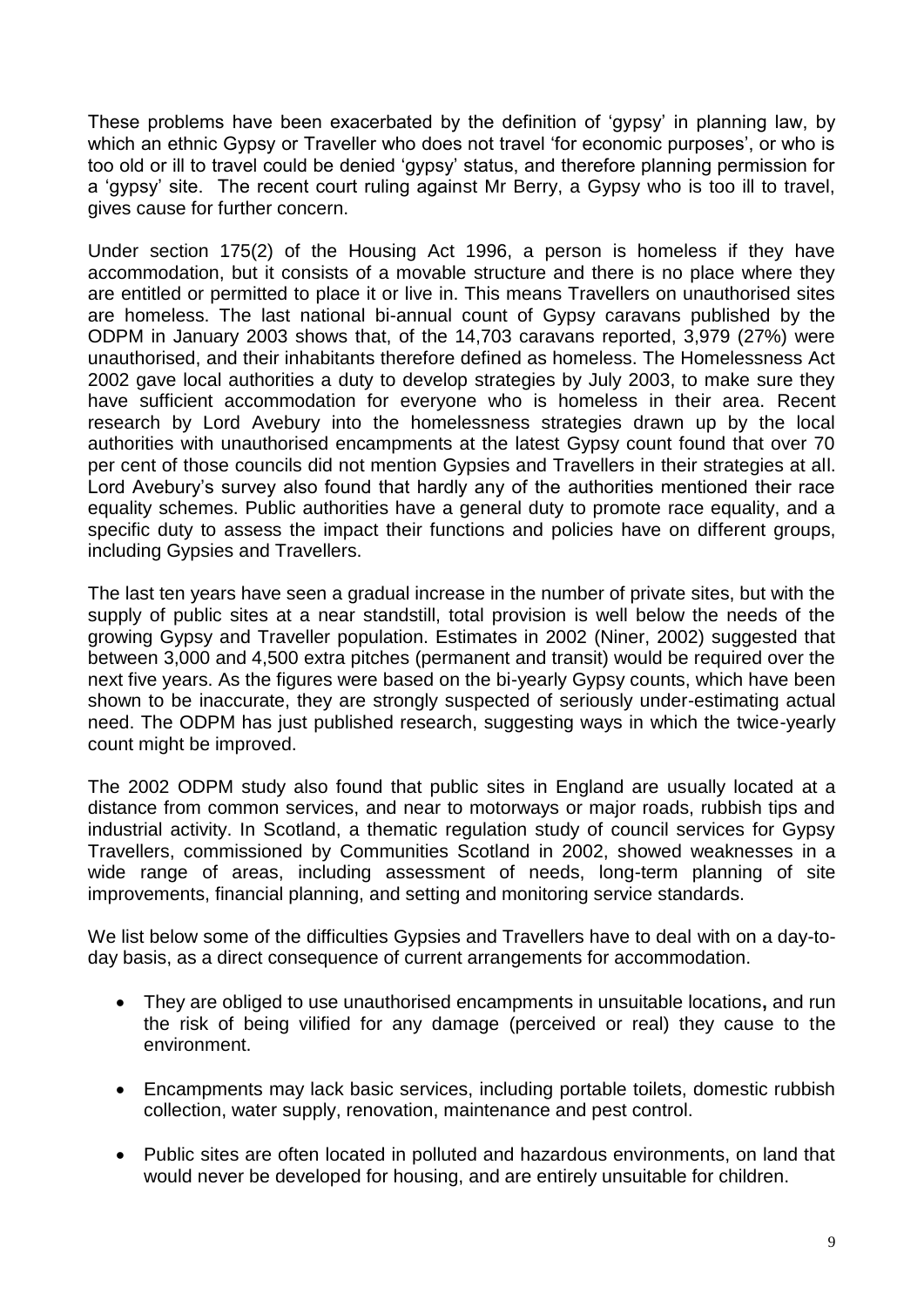- Public sites may lack facilities such as work space or play facilities for children, and the costs of utilities are high.
- There is no security of tenure and the threat of eviction from a public site is real and constant – Gypsies and Travellers are not tenants but licensees and can be evicted from a site that has been home for 20 years, at one month's notice.
- Gypsies and Travellers are rarely consulted or involved in any discussions or decisions about the provision, location, design, or management of sites, or even the use of the refurbishment grant (in England).
- Rents vary from one authority to another, and there can be a mismatch between rent and housing benefit.

All these problems are complex and any satisfactory solutions would need to take account of several factors. For example: the mismatch between the location of available sites and what Gypsies and Travellers actually need, not just the short supply of sites; the fact that more Gypsies and Travellers go travelling during the summer; and the tensions between different groups or families about rights at sites (this has been raised as a particular issue in Scotland).

Access to adequate accommodation has consequences for other aspects of Gypsies' and Travellers' lives, most importantly, access to education and healthcare. It also affects the public authorities dealing with their needs, and the local communities where they live, or stop. Recent consultation with local authorities shows that many feel they are in a difficult position – they have to deal with local hostility to providing sites for Gypsies and Travellers, even while they know that this is partly a reaction to unauthorised encampments, the inevitable result of their failure to provide authorised sites (Crawley, July 2003). In the absence of a national approach to providing sites, authorities fear the 'honey pot syndrome' – that is, that, by providing sites, they will encourage more than their 'fair share' of Gypsies and Travellers to their area, and invite stronger public reaction.

In our view, any viable solution must start by giving Gypsies and Travellers a choice – of private sites; permanent and transit sites, set up and run by various providers; and suitable settled housing.

## **Education**

It is nearly 20 years since the Swann Report described the hostility that Traveller children faced in school as being worse than the racism encountered by children from other ethnic minority groups. All the available evidence suggests that Gypsy and Traveller children's entire experience of education, from admission to qualification, spells disadvantage. Interrupted education is a major contributory factor, with access to schooling a serious proble

m, particularly for the most mobile groups, and those on unauthorised encampments – shortages of school places in many areas can be a problem for mobile groups and the time it takes to admit and register these groups disadvantages them further.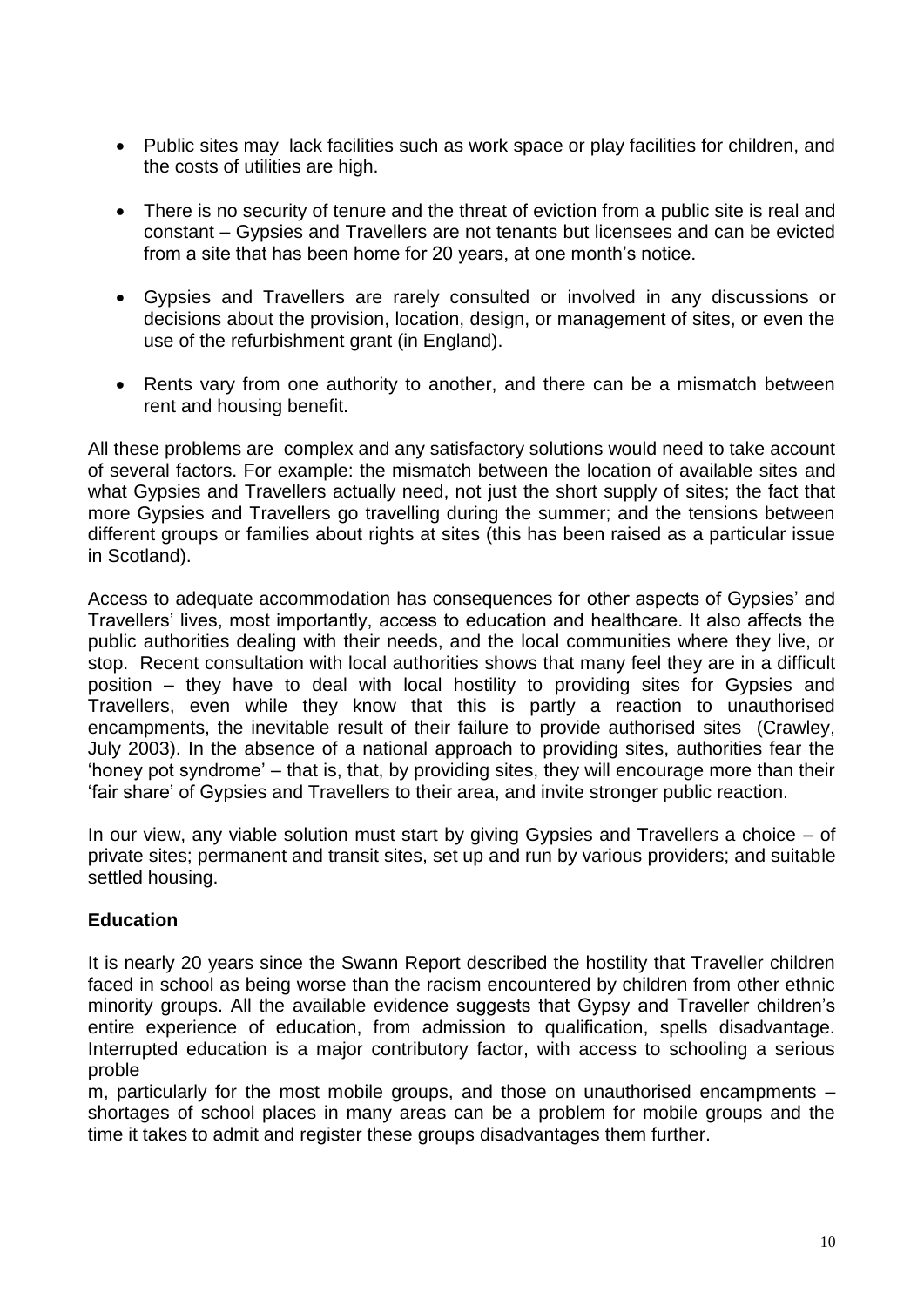Evidence collected by Traveller Education Services (TESs) suggests that, in an educational system dominated by league tables, some schools are unwilling to register Gypsy and Traveller pupils, who are perceived as low achievers. Enrolment and attendance are also major concerns – Gypsies and Travellers have the worst attendance records of any ethnic minority group. While some Gypsy and Traveller children fail to attend primary school, the problem becomes acute at secondary level. Ofsted estimates (2003) that, in England alone, around 12,000 secondary school-aged Gypsy and Traveller children are not registered at school. Their enrolment figures decline over the years in secondary education, with the overall figure for Gypsies and Travellers enrolled in post-16 courses in England below 20 per cent.

Gypsy and Traveller pupils in England are the group most at risk of failure in the education system. In 2003, 23 per cent of 228 Roma Gypsy pupils and 42 per cent of 161 Irish Traveller pupils in England obtained five or more A\*-C GCSEs, compared with an overall average of 51 percent; 22 per cent of Roma Gypsy pupils and 17 per cent of Irish Traveller pupils obtained no passes, compared with 6 per cent on average (DfES, 2004). No national statistics are currently available for Gypsies and Travellers in Scotland and Wales. This is partly because the system relies heavily on results in formal examinations, where Gypsy and Traveller pupils do poorly, and places less emphasis on continuous progress. In 1996, Ofsted found that, as Gypsy and Traveller pupils' attainment levels tended to be so low, most were placed on the school's Special Educational Needs register when they transferred to secondary school.

The Scottish Traveller Education Programme has identified bullying as an endemic problem in schools in Scotland, and attributes the high drop-out rates among Gypsy and Traveller children to the failure of schools to tackle this problem.

Despite opportunities for flexibility within the curriculum, the history or culture of Gypsies and Travellers does not receive much attention. Research in 1998 (Save the Children Fund, 1998)) also showed that 80 per cent of pupils surveyed thought school would be improved if they could study subjects that gave them more practical skills.

Lack of support for outside-school learning, including home education, particularly affects Gypsies and Travellers. While parents have the right to educate their children at home, they get little support or advice, and little is done to monitor the children's work. Nor does it help that LEAs take different approaches to outside-school learning, with some recommending home education as a way of managing social differences between Gypsy and Traveller and other pupils, possibly as an alternative to exclusion. Inevitably, this contributes to reducing educational opportunities for Gypsies and Travellers even further.

Early years education and adult literacy and skills training are also matters of concern, with Gypsy and Traveller children rarely taking advantage of pre-school services. According to Ofsted's most recent report (2003), only 29 per cent of pre-school age Gypsy and Traveller children in one LEA had received some form of pre-school education during the year. The shortage of places in nurseries, which often have long waiting lists, can also put very mobile pre-school children at a particular disadvantage.

However, a number of positive education initiatives, led by central government, the devolved administrations and individual LEAs, have been commended. LEAs' TESs do vital work by giving Gypsies and Travellers information about how the education system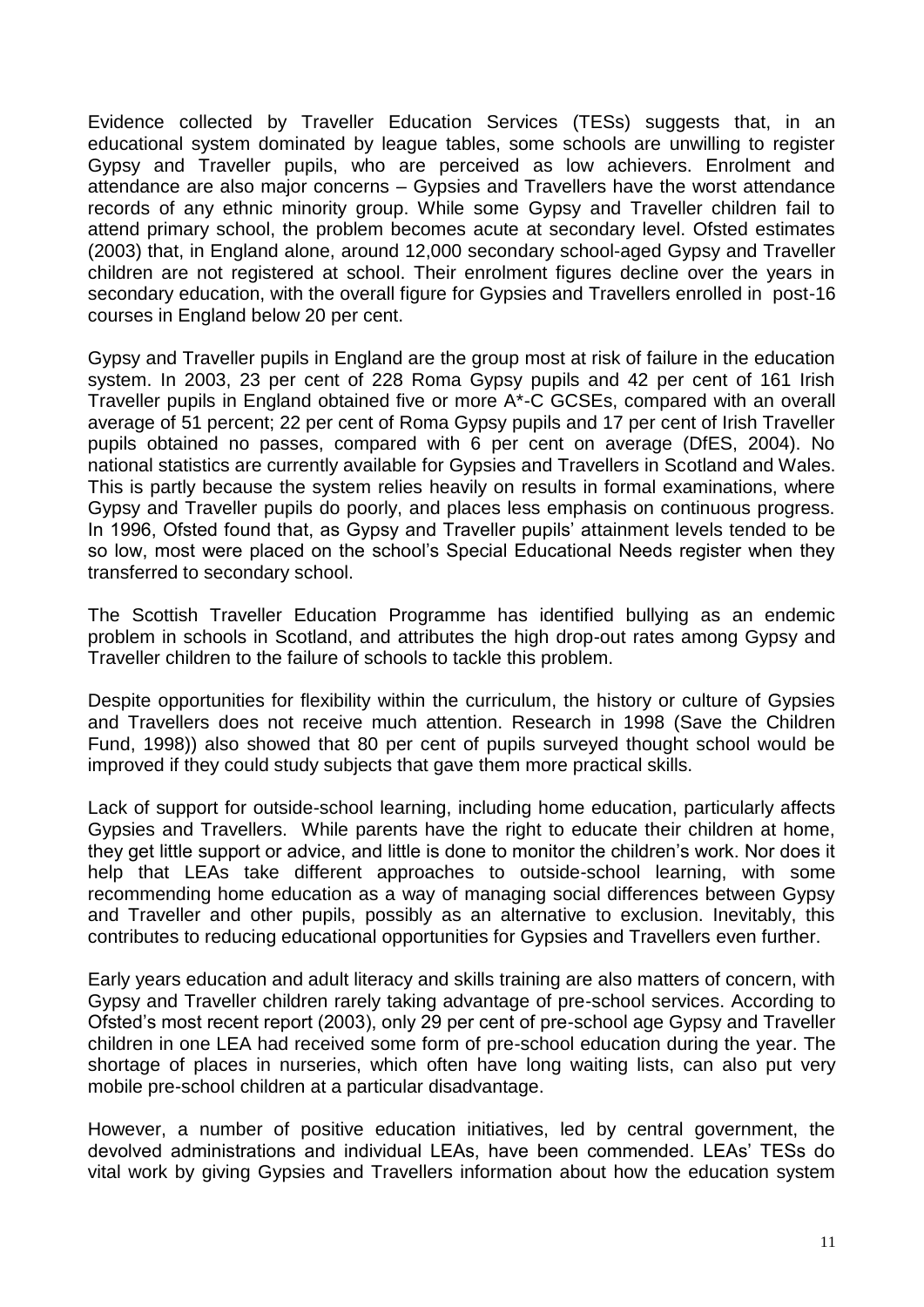works, helping them with admission to school and practical matters such as school uniform and transport, promoting regular attendance, mediating between parents and schools, and advising on curriculum resources. TESs also offer training for teachers and others. Ofsted has praised the high standard of its work in schools in England. Yet, given the scale of the problems, what is needed is a concerted, strategic approach, to make real progress.

### **Employment**

Lack of research in this area has meant we have had to rely in this section on points raised during our consultation on an earlier draft of this strategy.

Unemployment is high among Gypsies and Travellers and few of the general programmes set up to tackle unemployment have initiatives or schemes developed specifically for Gypsies and Travellers, who need training in practical skills as well as opportunities to obtain qualifications for skills they already have. Gypsies and Travellers rarely use New Deal or Jobseeker Plus. They say that service providers do not really understand the barriers they face, and give little thought to how their services might be tailored to meet Gypsies' and Travellers' needs.

Research on the take-up of benefits and benefits fraud does not look at Gypsies' and Travellers' experiences, but it is believed that many of them may be missing out on benefits they are entitled to, due to low levels of adult literacy, lack of support and suspicion of benefits fraud.

Anecdotal evidence, and evidence from complaints we receive, suggests that Gypsies and Travellers might be unlawfully discriminated against when they apply for jobs. Many who do work conceal their ethnicity, while those who do not, or whose ethnicity is discovered, report harassment.

Many Gypsies and Travellers are self-employed, but they receive little financial help or advice on starting up a mobile business. Business Link and other support services probably have little experience of dealing with Gypsies and Travellers and do not know much about their particular circumstances and needs. One of the biggest, and growing, problems is not having a permanent address, or having a site for an address, since banks and insurance companies increasingly insist on evidence of a stable address, as part of their identity checks.

#### **Health and Social Care**

Research conducted by the International Minority Rights Group in 1995 identified a range of factors affecting Gypsies' and Travellers' health. The Gypsy birth rate is high and perinatal mortality, stillbirths and infant mortality are significantly higher than the national average. Despite the lack of reliable data (due in part to Gypsies and Travellers moving into settled housing in later life), it is estimated that, on average, Gypsy and Traveller women live 12 years less than women in the general population and Gypsy and Traveller men ten years less than men in the general population (Crawley, 2003).

Some of these characteristics may be the consequence of the difficulties Gypsies and Travellers have in accessing health services. Both mobile and settled Gypsies and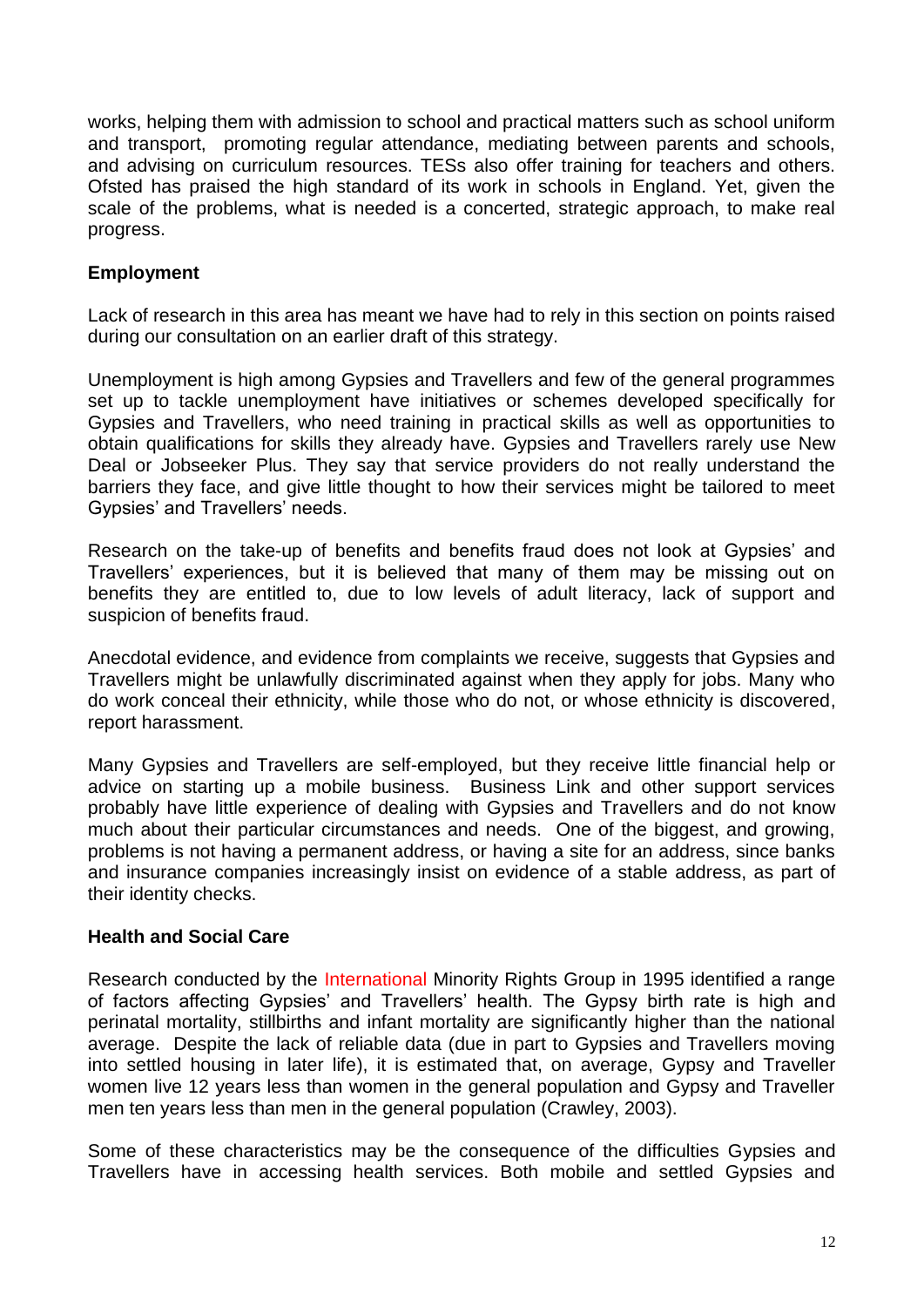Travellers report difficulties in registering with a GP, or for health care. Research by Save the Children (1996) into healthcare for women in Scotland showed that almost a third of the women interviewed had been refused registration at a GP surgery at least once. This is due partly to bureaucracy and paperwork, partly to ignorance about Gypsies' and Travellers' needs, and partly to indifference stemming from prejudice.

To avoid problems, many Gypsies and Travellers go straight to Accident and Emergency, if they need treatment. This means the health care they receive is sporadic and disjointed, and that they miss out on advice, support and preventive care.

The absence of any system of transferable health records for mobile groups exacerbates the problem. Most worryingly, it can mean that the symptoms of serious conditions are not picked up and treated early. In Scotland, NHS Scotland and the Scottish Executive are jointly piloting a Hand Health Record initiative, which could lead to welcome improvements. The Welsh Assembly Government has recently published *Informing Healthcare: Transforming healthcare using information and IT,* which could offer opportunities for a nomadic population.

Responses to our consultation suggested that many Gypsies and Travellers suffer from depression and other mental health problems, often caused by the stress of eviction, or as a result of moving from a caravan to settled housing, with all the associated isolation. The symptoms are usually treated with prescription drugs, but the root causes are not dealt with.

We have learned about some good practice involving outreach by health visitors and midwives, but services still vary considerably, with few opportunities for learning from others' experience.

The proposals in the Green Paper, *Every Child Matters*, would bring education and children's social services together under a director of children's social services and include health services in children's trusts in the future. This would provide an opportunity to extend the progress that has been made in education to other services, such as health and social services; for example through outreach, support work in schools, training, policy development and ethnic monitoring.

#### **Criminal justice**

Little research has been conducted on Gypsies' and Travellers' experiences of the criminal justice system, particularly as victims and witnesses. However, we can draw on some wider studies, on the work of non-governmental organisations, and on some of our own formal investigations. These point to high levels of racist incidents; lack of trust in the police; inequalities in sentencing, including pre-sentence reports and sentencing outcomes; difficulties in obtaining bail; and disproportionately high numbers of stops and searches.

Irish Traveller young offenders are disproportionately remanded into custody from courts. Research published in 1993<sup>2</sup> found that Travellers accounted for 38 per cent of

 $\overline{a}$ 

<sup>&</sup>lt;sup>2</sup> Research of the first year, by the Association of Chief Officers of Probation (ACOP – now reorganised as the National Probation Service) and the National Association for the Care and Resettlement of offenders (NACRO – now 'NACRO

<sup>–</sup> The Crime Reduction Charity')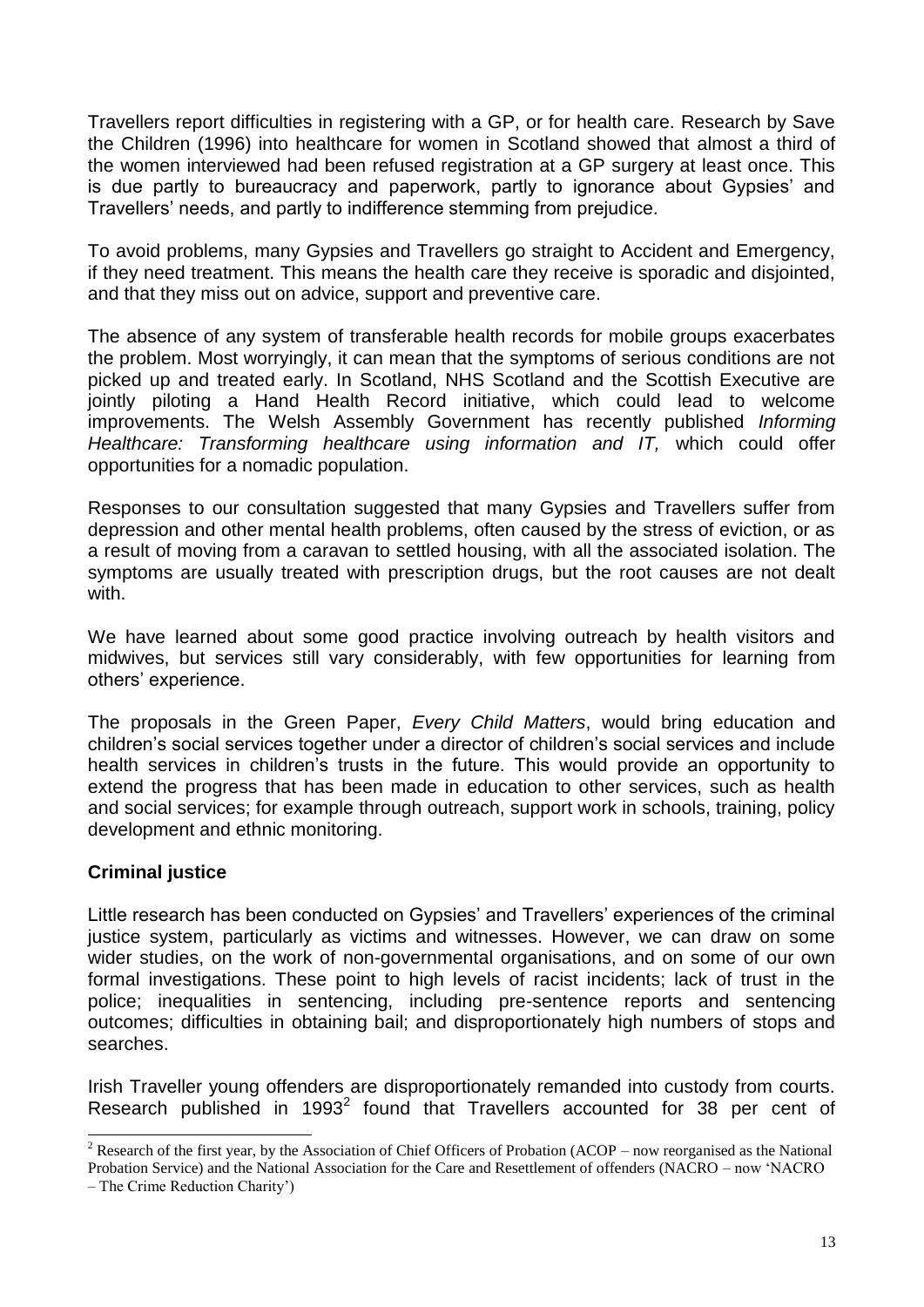admissions of all young people classified as white from courts in the London region to Feltham Young Offenders Institution. Another report (by Fletcher et al, in Power, 2003) comments that 'this abnormally high figure reflects the prejudice at court about the mobility of Travellers, and the corresponding risk, that they would abscond.

Concerns have also been expressed about the disproportionate rates of deaths in custody, particularly of Irish Travellers, both in *The Heavens Report* (Home Office, 2003) and in our formal investigation of the prison service in England and Wales (CRE, 2003), which found that Irish Travellers had difficulty coping in prison, and that a number committed suicide.

Our investigation also shows that the prison service fails to make services accessible to prisoners with low reading skills, such as Irish Travellers. In turn, this means that Travellers are less likely to apply for jobs in prison, and less likely to fill out complaints forms.

The Criminal Justice and Public Order Act 1994, which repealed the provisions of the 1868 Caravan Sites Act obliging councils to provide sites, also gave police powers of eviction and seizure of vehicles. Not surprisingly, one of the main complaints by mobile Gypsies and Travellers has been about the exercise of these powers, and disregard by the police of the welfare of elderly people and children. Complaints have also been raised about the way police handle other incidents involving Gypsies and Travellers: for example, failing to protect them when they are at the receiving end of criminal assault or harassment, and being over-vigilant when they are alleged to have committed offences, such as stopping at unauthorised sites.

A number of independent advisory groups (IAG) have been set up in England to monitor incidents, and comment on investigations. The Metropolitan Police now has a Gypsy and Traveller IAG, which it is hoped will serve as a model. The Association of Chief Police Officers in Scotland is also trying to standardise approaches by different forces to interpreting and enforcing the laws affecting Gypsies and Travellers.

# **7. Outcomes of the strategy**

We want to see the changes we have enumerated below over the next three years, to ensure full racial equality for Gypsies and Travellers.

- Measurable steps towards adequate provision of private and public, residential and transit sites as well as other suitable alternatives to unauthorised encampments**.**
- Measurable improvements in educational participation, access, attendance and attainment, reduced bullying and more creative and flexible education.
- Measurable improvements in access to primary health care, and preventive health care.
- Measurable reduction in unemployment, and better access to and take-up of training.
- Measurable improvements in treatment and outcomes in all parts of the criminal justice system, as perpetrators, victims and witnesses.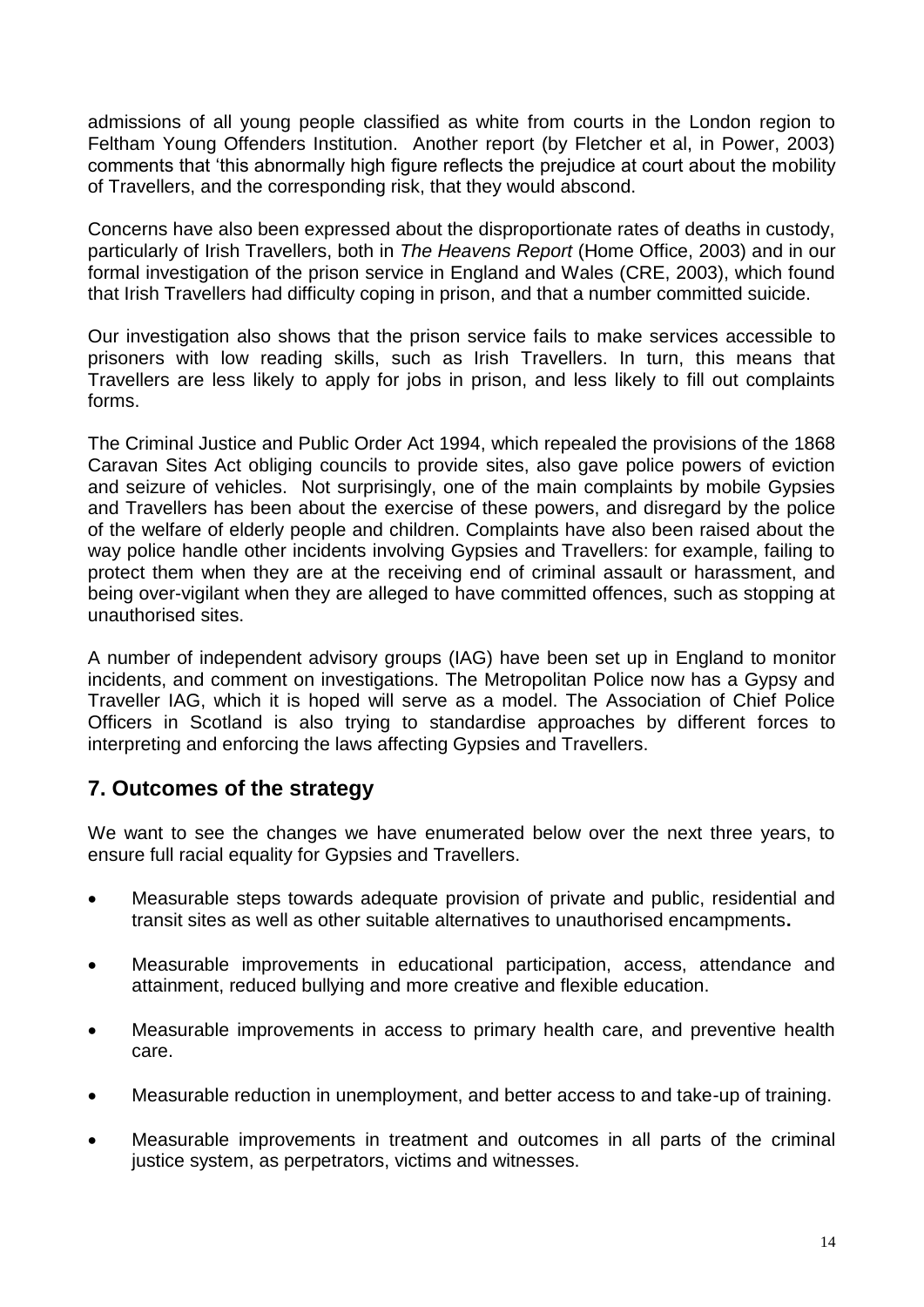- Greater awareness among service providers that Gypsies and Travellers are protected racial groups.
- Evidence that public authorities are assessing the impact of their functions and policies on all racial groups, including Gypsies and Travellers, and are taking steps to make sure their staff provide suitable services for them.
- Inclusion of Gypsies and Travellers within systems for monitoring services by racial group, accurate data on employment and unemployment among Gypsies and Travellers, and research on Gypsies and Travellers living in settled housing, and on their treatment by criminal justice agencies.
- Measurable improvements in media coverage of Gypsies and Travellers, and in public attitudes towards them.
- Inclusion of Gypsies and Travellers in consultations about developing and delivering public services.
- Evidence that Gypsies and Travellers are making their voices heard, and influencing policy.
- Clarification that the Race Relations Act protects all groups of Gypsies and Travellers defined by ethnic or national origins.
- Use of the law to challenge potentially unlawful practice in the public and private sectors.
- Better understanding among advocacy bodies, non-statutory service providers and Gypsies and Travellers of the Race Relations Act, the procedures for bringing discrimination complaints, and what the CRE can and cannot do.

The changes we have described depend critically on how other organisations meet their responsibilities. We will work with them, as far as possible, to improve Gypsies' and Travellers' quality of life, but we will not hesitate to use our law enforcement powers to achieve these outcomes.

# **8. Opportunities for progress**

#### **The duty to promote race equality**

Since 31 May 2002, an enforceable, statutory general duty to promote race equality (the race equality duty) has applied to 43,000 public authorities in England and Wales, and since 30 November 2002 to approximately 350 public authorities in Scotland.

The general duty requires public authorities to take steps to tackle unlawful racial discrimination, and promote equal opportunities and good race relations. It applies to councils, schools, health organisations, criminal justice agencies and central government departments, all public authorities with a central role in promoting the welfare of Gypsy and Traveller communities.. The duty will help authorities to tackle inequalities in education and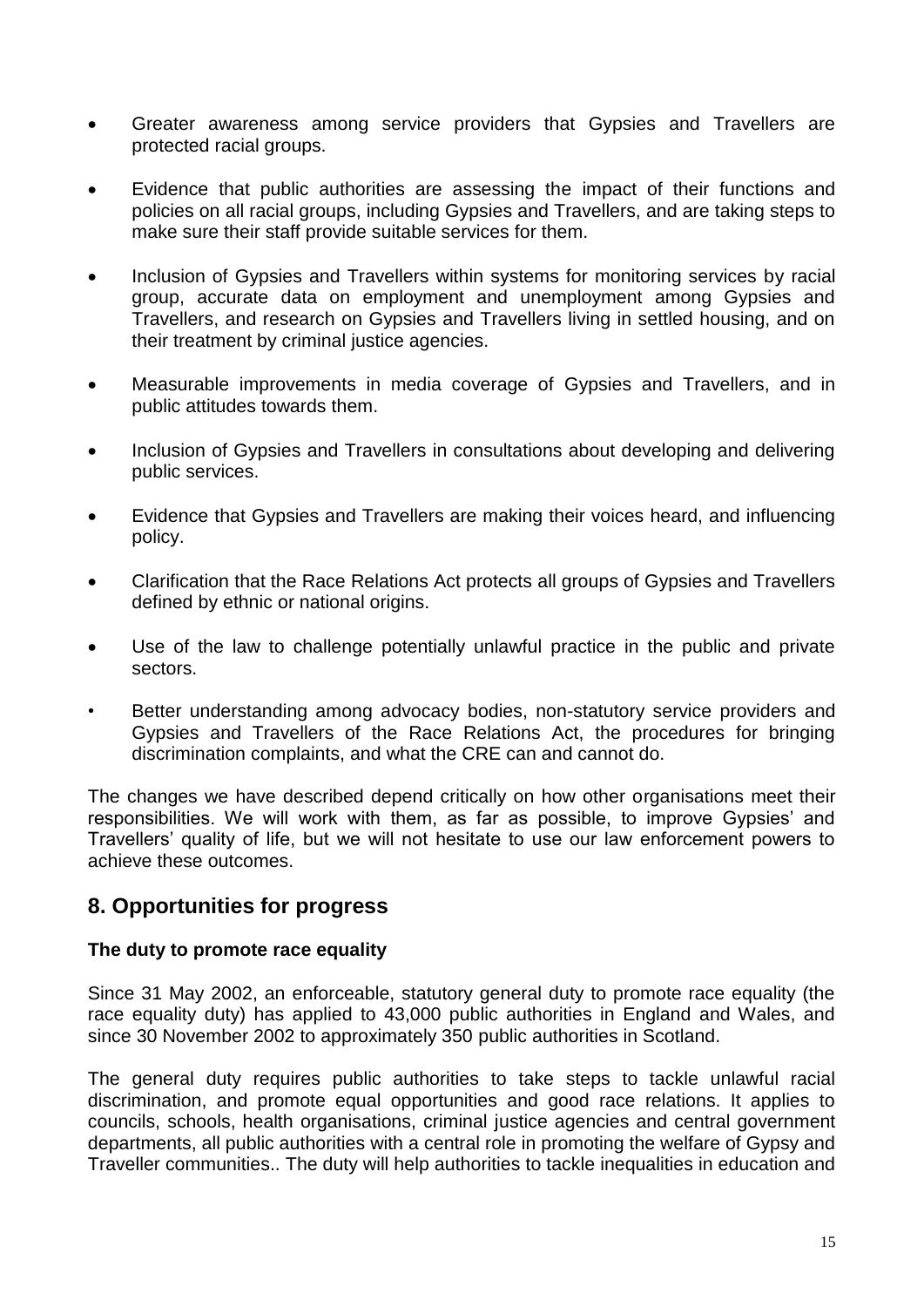health, build public confidence in public services, and improve relations between local communities.

The challenge to public authorities is to make the Gypsies' and Travellers' problems part of the way they approach and carry out their functions.

#### **Reform of government planning and housing policy and the ODPM's decision to review its policies on Gypsies and Travellers**

The Office of the Deputy Prime Minister (ODPM) included in its race equality scheme a commitment to conduct a review of its policies relating to Gypsies and Travellers. The review is now under way and will be completed in summer 2004.

This offers important opportunities, particularly as the review coincides with wider proposals for reform of the planning and housing system in England and Wales. Major changes are being made to the planning system, through the Planning and Compulsory Purchase Bill and guidance on planning, and to housing, through the Housing Bill, which is based in part on a government assurance, set out in *Sustainable Communities: Building for the Future* (ODPM, 2003*),* that it will ensure a decent home for all by 2010.

The proposals are sufficiently far-reaching to bring essential improvements in all forms of accommodation, including sites. The challenge is to ensure that sites for Gypsies and Travellers, both residential and transit, are treated on an equal footing with other forms of accommodation. Sites, both public and private, need to be considered and provided as part of all local and regional planning, and public sites made available in the same way as social housing, through an assessment of need that includes Gypsies' and Travellers' specific needs. The Institute for Public Policy Research has recently published research into accommodation provision for Gypsies and Travellers (Crawley, 2003), and has made important recommendations, suggesting this approach. For example, that:

- networks of sites should be set up across local authorities, and coordinated by the regional development agency;
- regional housing and spatial strategies should consider the need for sites, with funding provided through regional housing boards; and
- some of a local authority's funding for social housing should be made conditional on local authorities providing necessary sites for Gypsies and Travellers.

A consensus is emerging among all the parties concerned – the ODPM, non-governmental organisations, think tanks, local authorities, and the CRE – that the question of accommodation must take priority, as it is the key to progress in other areas, such as community relations, education and health.

## **Education**

The inclusion of Roma Gypsy and Irish Traveller as categories in the new system for monitoring the racial groups of pupils in all schools in England (PLASC) offers the opportunity to build up information about Gypsy and Traveller pupils' experiences at school, and to take steps to deal with any inequalities that emerge. In Wales, the new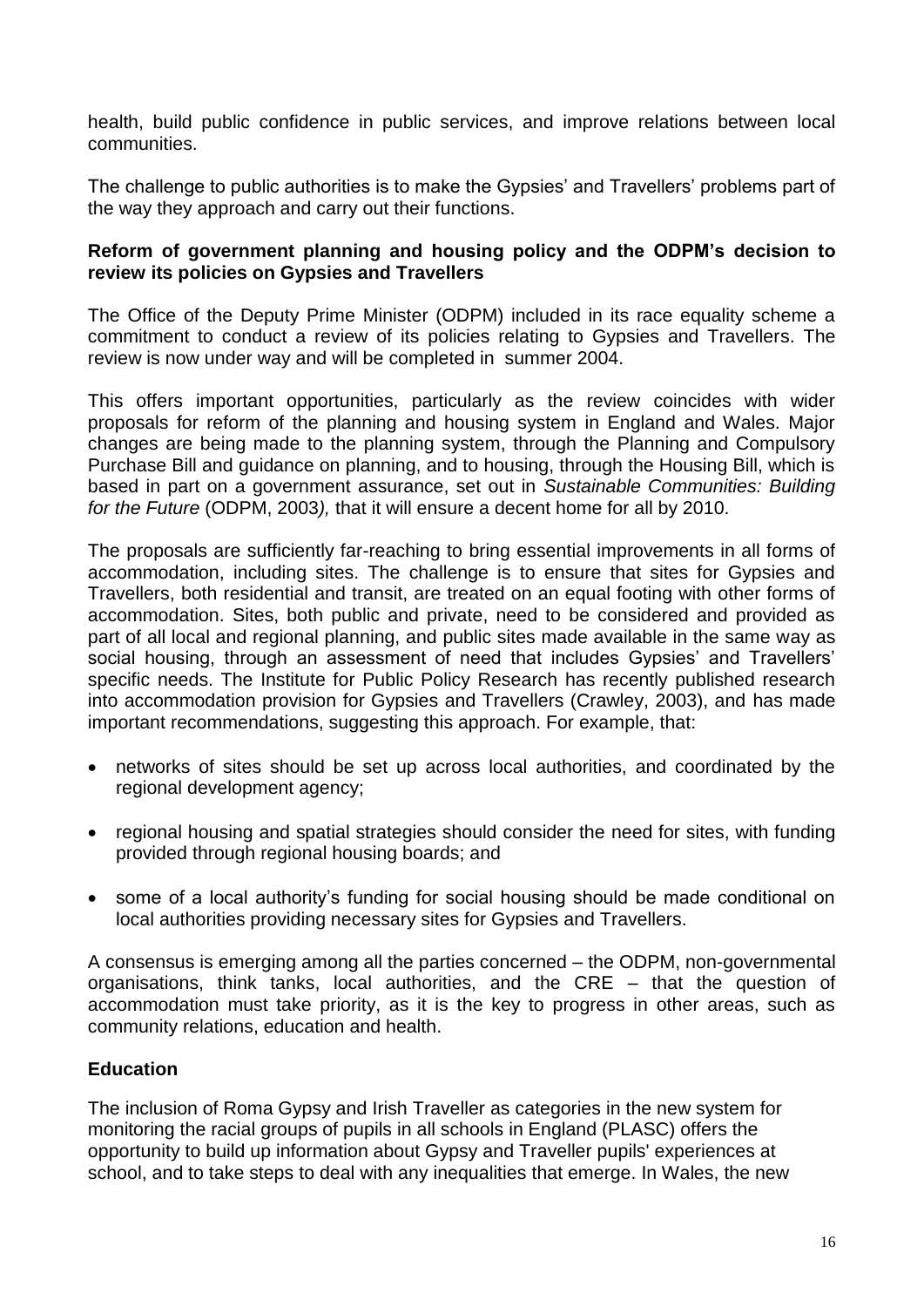PLASC system has been piloted in a number of schools and is now being used everywhere. In Scotland, Gypsy Traveller, Occupational Traveller and 'Other Traveller' are now included as categories in the Scottish School Census. It is important that the good practice being developed in Scotland and Wales is shared with England, and that successful developments in England are replicated elsewhere.

However, it is crucial that the benefits of monitoring are explained to Gypsy and Traveller parents and pupils, and that steps are taken to obtain their full cooperation.

*Aiming High*, a DfES strategy to raise the achievement of ethnic minority pupils, offers another opportunity to make sure that concerns about educational attainment among Gypsy and Traveller pupils form a distinct strand within the strategy, and are not pursued as questions of educational mobility. The DfES has also recently published a guide for schools, called: *Aiming High: Raising the attainment of Gypsy Traveller pupils*. The Scottish Executive has introduced similar guidance for all education authorities and schools in Scotland – *Inclusive Educational approaches for Gypsies and Travellers within the context of interrupted learning* – and the Scottish Traveller Education Programme is working with HM Inspectorate of Education in Scotland on measures of quality, as part of the series *How good is our School?*.

## **Traveller Law Reform Coalition**

Scotland, England and Wales all have a range of non-governmental organisations representing both the diversity within Gypsy and Traveller communities and their concerns in areas such as education, discrimination and family matters. The recent emergence of the Traveller Law Reform Coalition marks a major development in bringing many of these groups together around a common priority – the Traveller Law Reform Bill. The bill is now unlikely to progress further, but its recommendations on accommodation have provided the momentum for change.

## **Devolution and diversity**

The analytical and preparatory work carried out by the devolved administrations in Cardiff and Edinburgh, such as the report by Communities Scotland in 2002 on services for Gypsies and Travellers, has given us detailed studies of the problems that need to be tackled, as well as recommendations, which are now being pursued by the Welsh Assembly and the Scottish Parliament, in partnership with the CRE and others. It is vital that the good practice being developed in Scotland and Wales is promoted as common practice throughout Britain.

## **Europe**

In February 2002, the UN Committee on the Rights of the Child raised particular concerns about unlawful discrimination against Roma Gypsy and Irish Traveller children and recommended 'a comprehensive and constructive plan of action to effectively target the obstacles in the enjoyment of rights by these groups*'.*

In August 2003, the United Nations Committee on the Elimination of Racial Discrimination (CERD) reviewed UK compliance with the International Convention on the Elimination of all forms of Racial Discrimination and recommended that the UK government should: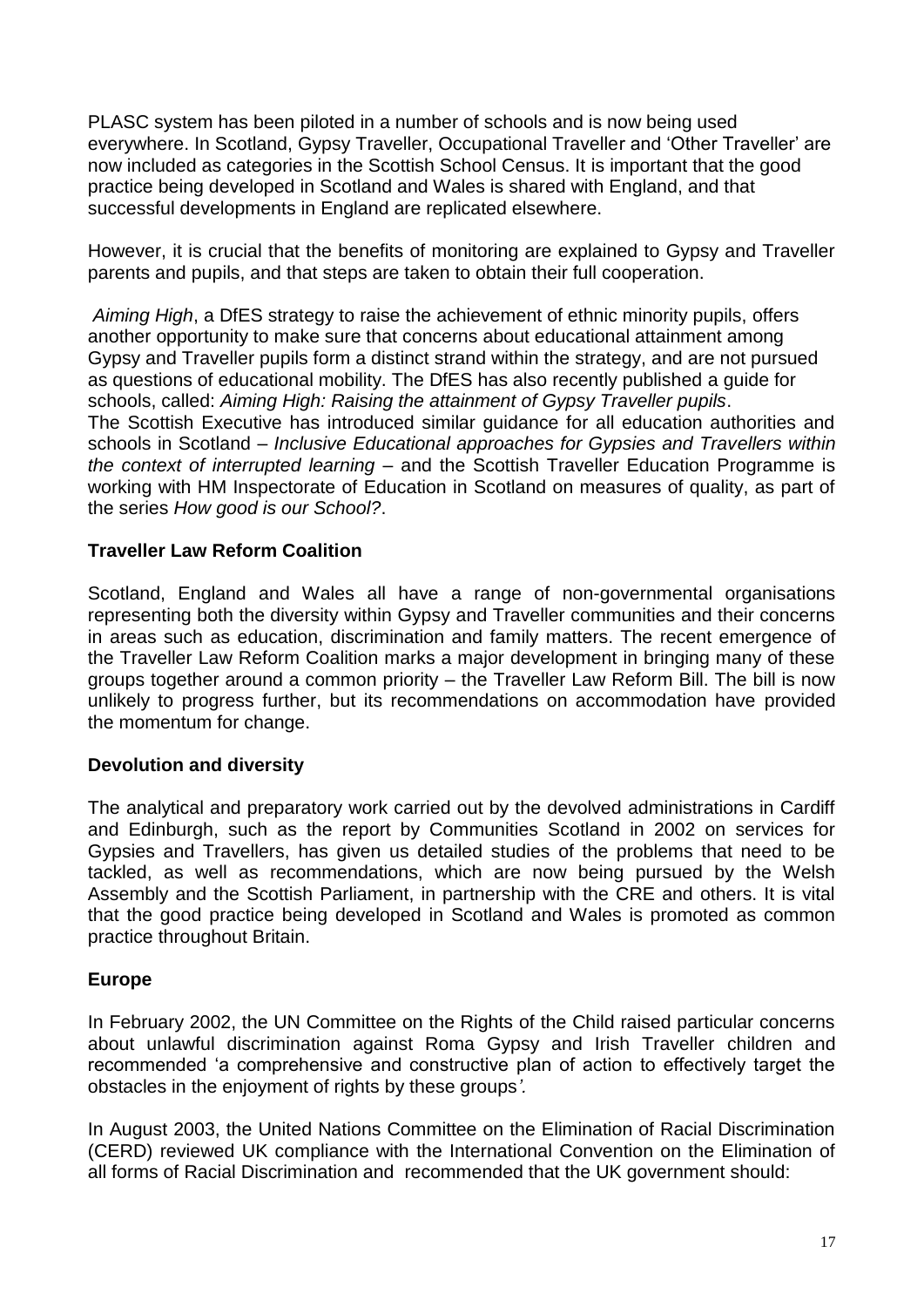- consider how the Press Complaints Commission could be made to respond more effectively to racial prejudice in the media;
- promote positive images of people from ethnic minorities; and
- adopt national strategies and programmes to improve the lot of Gypsies and Travellers, and to combat unlawful racial discrimination in accommodation, health, education and employment.

The Framework Convention on the Protection of National Minorities is the Council of Europe's first binding, multilateral instrument devoted to protecting national minorities. It offers an important opportunity to introduce improvements for Gypsies and Travellers. The framework convention gives governments the duty to take steps to promote economic, social, political and cultural equality, and to protect those who are discriminated against unlawfully.

Responding to the UK's first report, submitted in July 1999, the European advisory committee emphasised that the UK government needed to make more effort to close the socio-economic gap between the majority population and Gypsies and Irish Travellers, and to take action to provide suitable stopping places for them.

# **9. What the CRE will do**

#### **Promotion and advice**

We will:

- 1. include Gypsies and Travellers, and their concerns, in our guides to good race relations, and community cohesion;
- 2. include Gypsies and Travellers, and their concerns, in our guides to outcomes of the race equality duty in education, health, local government and criminal justice;
- 3. include mediation and support for local Gypsy and Traveller groups in our Safe Communities Initiative;
- 4. take account of issues relating to Gypsies and Travellers in the work we do to oppose far-right views and activity;
- 5. promote positive coverage in national and local media, for example by revising our guide to responsible reporting, raising public awareness of Gypsies and Travellers, and helping to change public attitudes;
- 6. introduce a new awards category that includes media reporting of Gypsies and Travellers in the 2005 Race in the Media Awards;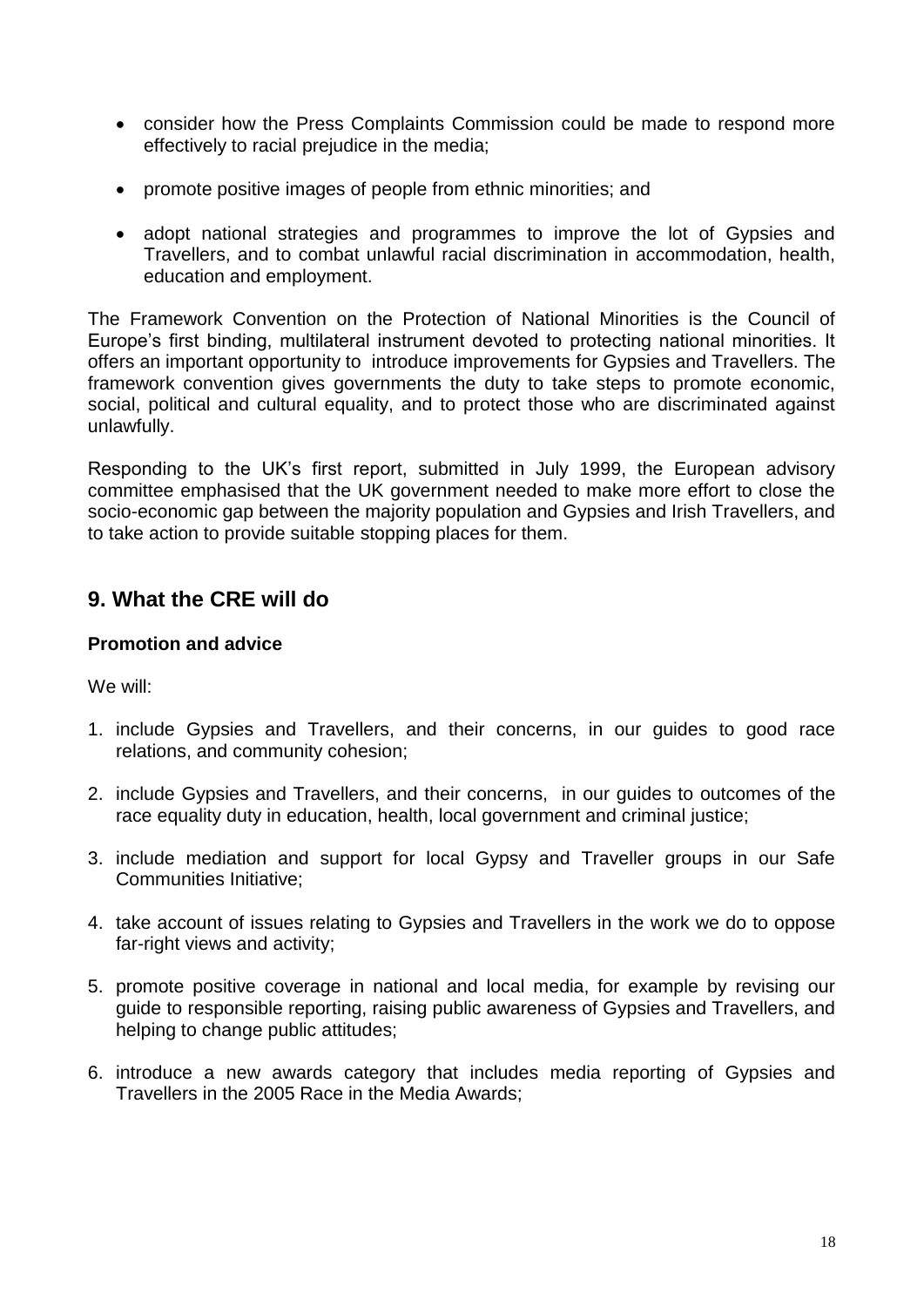- 7. support the Gypsy and Traveller Media Action Group (GTMAG)<sup>3</sup>, and encourage regulatory bodies to show greater understanding of Gypsies' and Travellers' concerns;
- 8. advise public authorities as to how the race equality duty applies to Gypsies and Travellers, and draw attention to these communities' concerns when commenting on race equality schemes and policies;
- 9. work via our regional offices to support local Gypsy and Traveller communities and help them to make their voices heard ;
- 10.consider funding ourselves, and recommend that other funding agencies support voluntary organisations working with Gypsy and Traveller communities;
- 11.encourage national and local organisations to develop performance indicators for specific services for Gypsies and Travellers (such as sites), set targets for progress on aspects of their services that affect Gypsies and Travellers (such as planning), and adopt performance management systems (such as the Equality Standard for Local Government);
- 12.encourage better understanding of Gypsies and Travellers in the public sector, by drawing attention to their needs as part of the training public authorities provide for their staff on their race equality scheme or policy,and by making use of other resources, such as training offered by TESs, and Gypsy and Traveller organisations;
- 13.provide training for relevant CRE staff, and make sure that Gypsies and Travellers, and their concerns, are included in all aspects of our work, including government consultations, training, CRE conferences, and advice to other organisations.

#### **Adequate accommodation**

We will:

 $\overline{a}$ 

- 1. work with the ODPM and others to: secure adequate provision of permanent and transit sites, and reduce the need for unauthorised encampments; make sure that sites are treated as housing provided through new regional spatial strategies, regional and local housing strategies, and local development plans. Seek legislative change to strengthen policy and ensure a robust and enforceable framework;
- 2. explore the scope for improving security of tenure for Gypsies and Travellers on public sites;
- 3. support other organisations in promoting and distributing good practice guides to managing unauthorised encampments, planning and site provision, consistent with the duty to promote race equality;
- 4. include sites in our forthcoming revised statutory Code of Practice on Rented Housing;

 $3$  Group set up in late 2003, comprising Gypsies and Travellers, representative bodies and a range of other organisations and individuals. Its aim is to promote positive images of Gypsy and Traveller communities, and to challenge inaccurate and discriminatory media representation.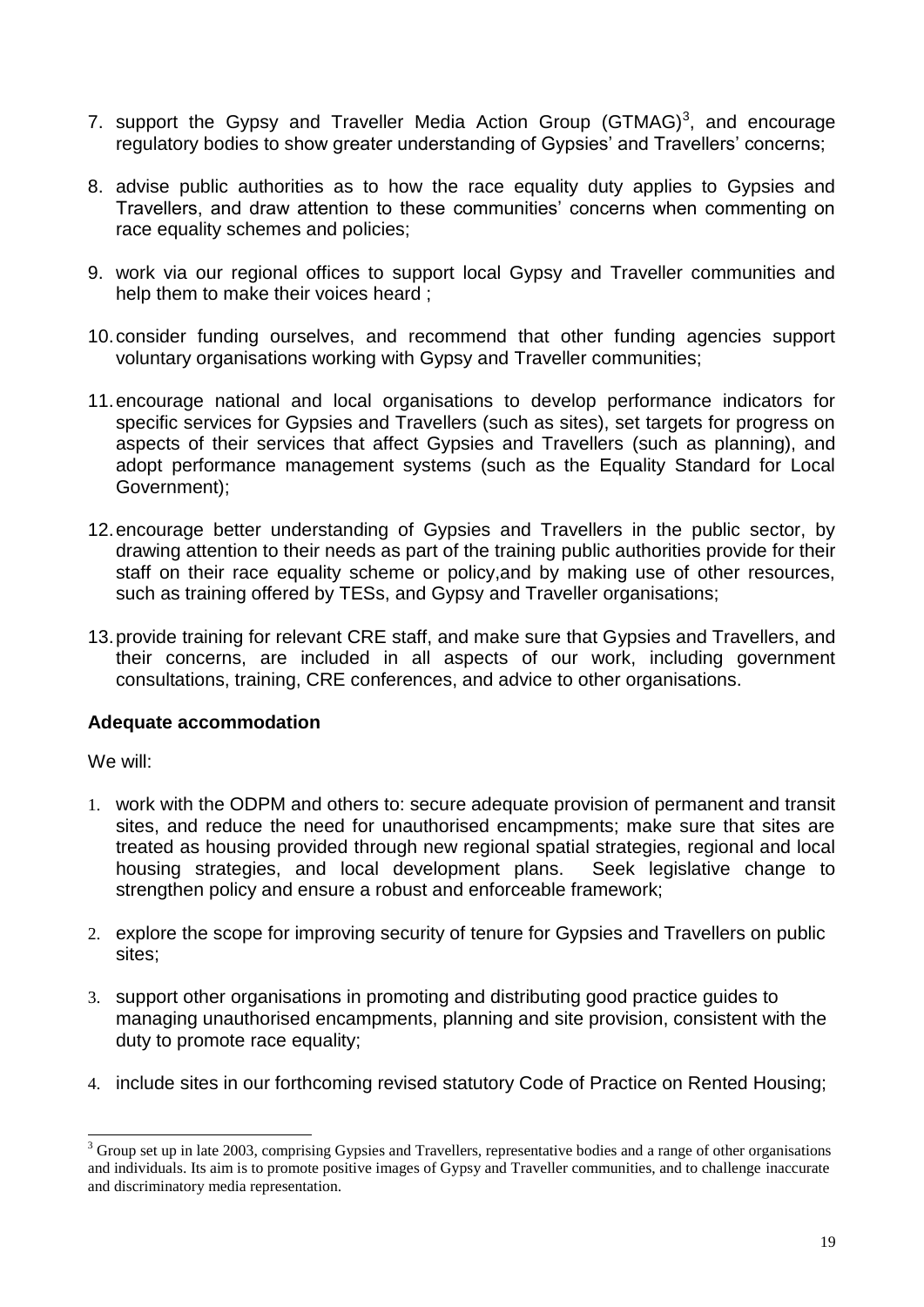- 5. help strategic housing organisations take full account of Gypsies' and Travellers' needs as part of their responsibility to promote race equality in housing;
- 6. explore opportunities for research on housed Gypsies and Travellers, and their needs.

## **Education**

We will:

- 1. work with the Department for Education and Skills and others to make sure Gypsies and Travellers, and their concerns, are included in the implementation of the 'Aiming High' strategy to raise attainment among ethnic minority pupils;
- 2. work with the DfES to make sure pupils and parents from Gypsy and Traveller communities understand the benefits of responding to the Pupil Level Annual School Census and the Scottish Schools survey, and encourage use of information collected by TESs to obtain as complete a statistical picture as possible;

#### **Employment**

We will:

- 1. work with the Department for Work and Pensions to find ways of tackling unemployment and economic inactivity among Gypsies and Travellers, for example through training, improved benefits and consideration of problems arising out of accommodation;
- 2. consider supporting research on Gypsies' and Travellers' position in the labour market.

## **Health and Social Care**

We will:

- 1. raise the health and social care inequalities between Gypsies and Travellers and other groups with government departments responsible for delivering Public Service Agreements on both health and social care inequality and race equality, and propose specific targets for Gypsies and Travellers within overall targets to tackle inequalities;
- 2. lobby the NHS, the Department of Health, and health and social care organisations on behalf of Gypsies and Travellers, and explore opportunities for progress, particularly in access to primary care, take-up of preventive health care, and mental health matters;

## **Criminal Justice**

We will:

1. make sure the work we do following our formal investigation of the prison service takes account of the investigation's findings on Gypsies and Travellers;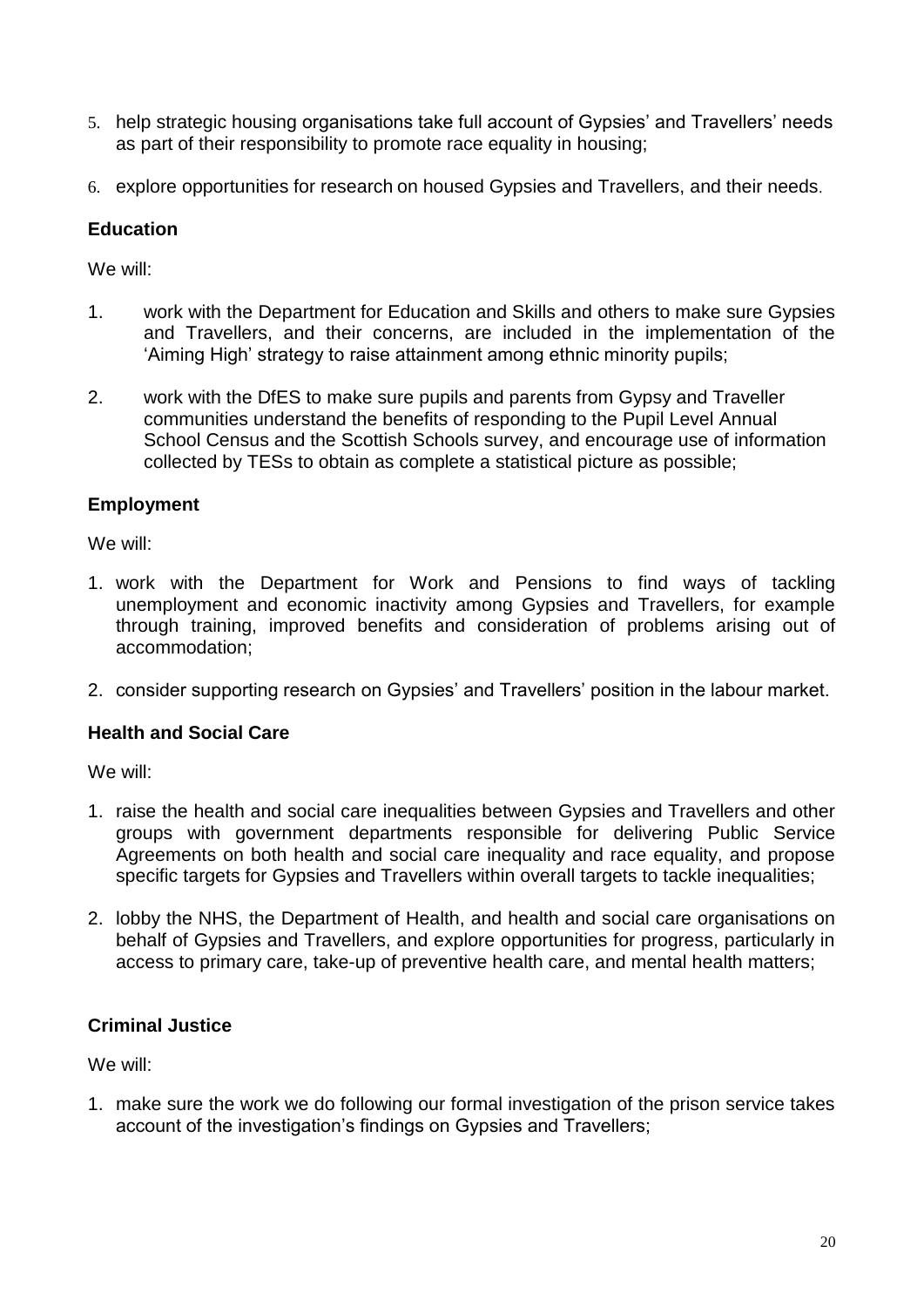- 2. include Gypsies and Travellers in our work to ensure that ethnic minorities are treated fairly as victims and witnesses in the criminal justice system; and
- 3. examine the relationships between police services in the north of England and local Gypsy and Traveller communities.

#### **Research and monitoring**

We will:

- 1. explore with the Office for National Statistics (ONS) how to make the best use of national and local ethnic data on Gypsies and Travellers, and discuss the scope for specific categories in the next census;
- 2. encourage public authorities to include Gypsies and Travellers as categories in their monitoring systems;
- 3. encourage agencies to cooperate in making effective use of all available data, for example, data collected by TESs;
- 4. encourage research funding agencies and research organisations to include Gypsies and Travellers within their main research programmes, and to consider specific policyoriented research, aimed at improving racial equality and race relations in relation to Gypsies and Travellers; and
- 5. encourage researchers to involve Gypsies and Travellers in their projects from an early stage.

#### **Extending protection, clarifying and enforcing the law**

Over the years, we have supported many individual Gypsies and Travellers who have brought complaints of racial discrimination to us, and responded to many 'No Traveller signs'. However, following a change in our legal strategy, we may now be able to use our enforcement powers to better effect on behalf of Gypsies and Travellers.

The number of individual complaints we still receive about discriminatory 'No Travellers' signs, and, increasingly, signs proclaiming 'No Caravan Dwellers', also calls for a different, more collective approach, for example by working with the leisure and drinks industry and representative organisations such as the British Beer and Pub Association.

As well as our power to assist individuals with complaints of discrimination, we also have the power to conduct general and named formal investigations, and the power to enforce the specific duties public authorities have to promote race equality.

The challenge for us is to use our legal powers creatively and strategically, so that they lead to improvements in race equality practice that bring long-term benefits to all Gypsies and Travellers.

We will: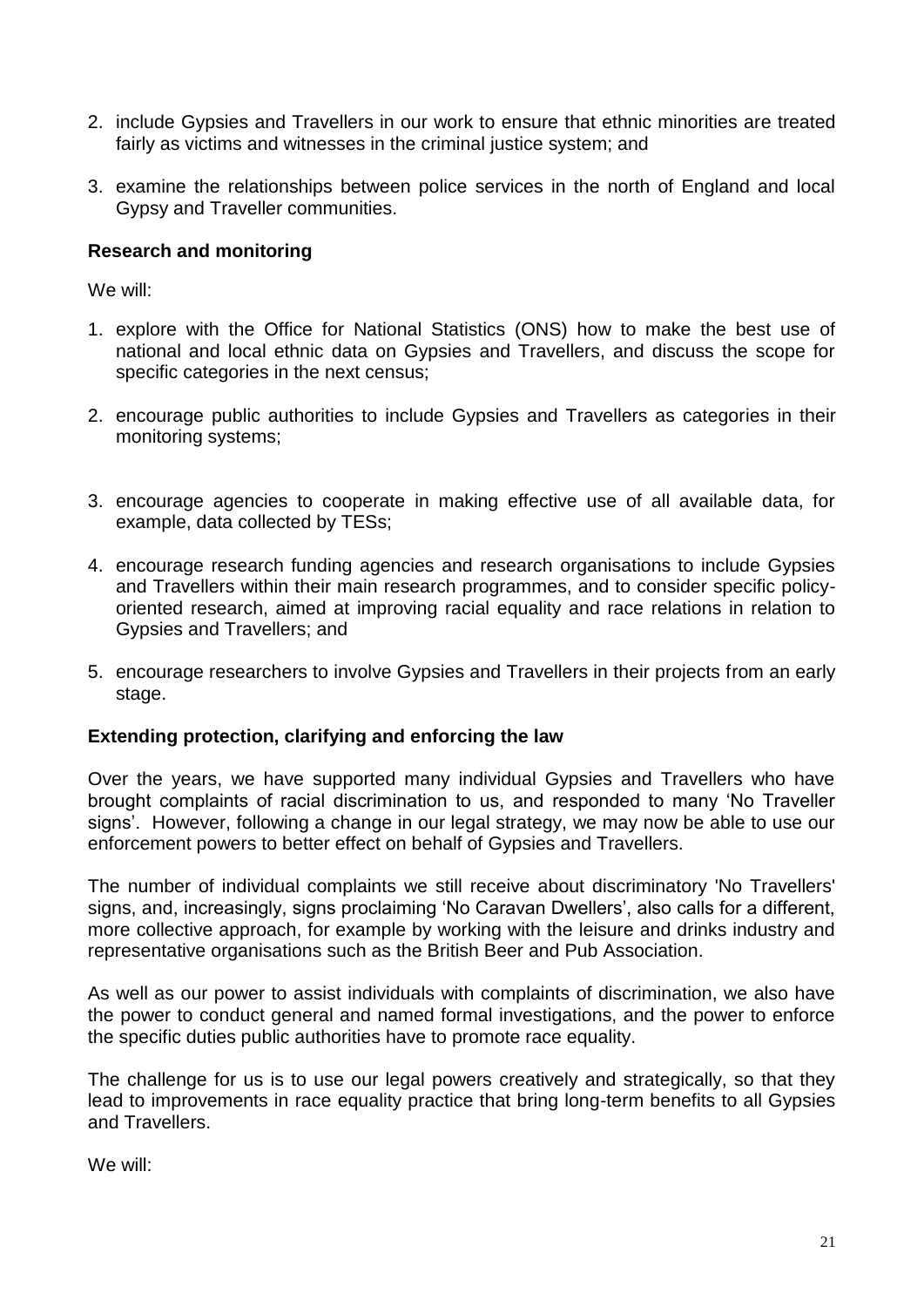- 1. support test cases that could clarify the protection of Gypsies and Travellers defined by their ethnic and national origins, such as Scottish Gypsy Travellers;
- 2. work with partners to identify and challenge breaches of the Race Relations Act and the race equality duty, particularly in relation to services provided to Gypsies and Travellers in local government (including planning and housing), education, health and criminal justice;
- 3. explore the possibility of a formal investigation of those services affecting Gypsies and Travellers where there might be persistent breaches of the Race Relations Act;
- **4.** challenge law or policy that has an adverse impact on Gypsies and Travellers;
- 5. approach the leisure and drinks industry to discuss ways of dealing with 'No Travellers' signs in pubs;
- 6. promote better understanding among Gypsy and Traveller communities of our legal powers and the procedures for applying to us for assistance, and help organisations improve their ability to support Gypsies and Travellers who need help with complaints of discrimination;
- 7. help produce, and co-fund, a book on the laws that are relevant to Gypsies and Travellers; and
- 8. work with other organisations to bring cases on multiple grounds, for example the Race Relations Act and the Human Rights Act; provide expert advice on cases brought by other organisations; or appear as an interested party in judicial review proceedings.

#### **Consultation and dialogue**

We will:

- 1. convene an internal steering group to help put the strategy into effect;
- **2.** convene an external reference group, with Gypsies and Travellers and their representative organisations as members, to advise on implementation of this strategy and to consult Gypsy and Traveller communities;
- 3. liase with the All-Party Parliamentary Group on Gypsies and Travellers to ensure progress; and
- 4. keep interested organisations informed and involved.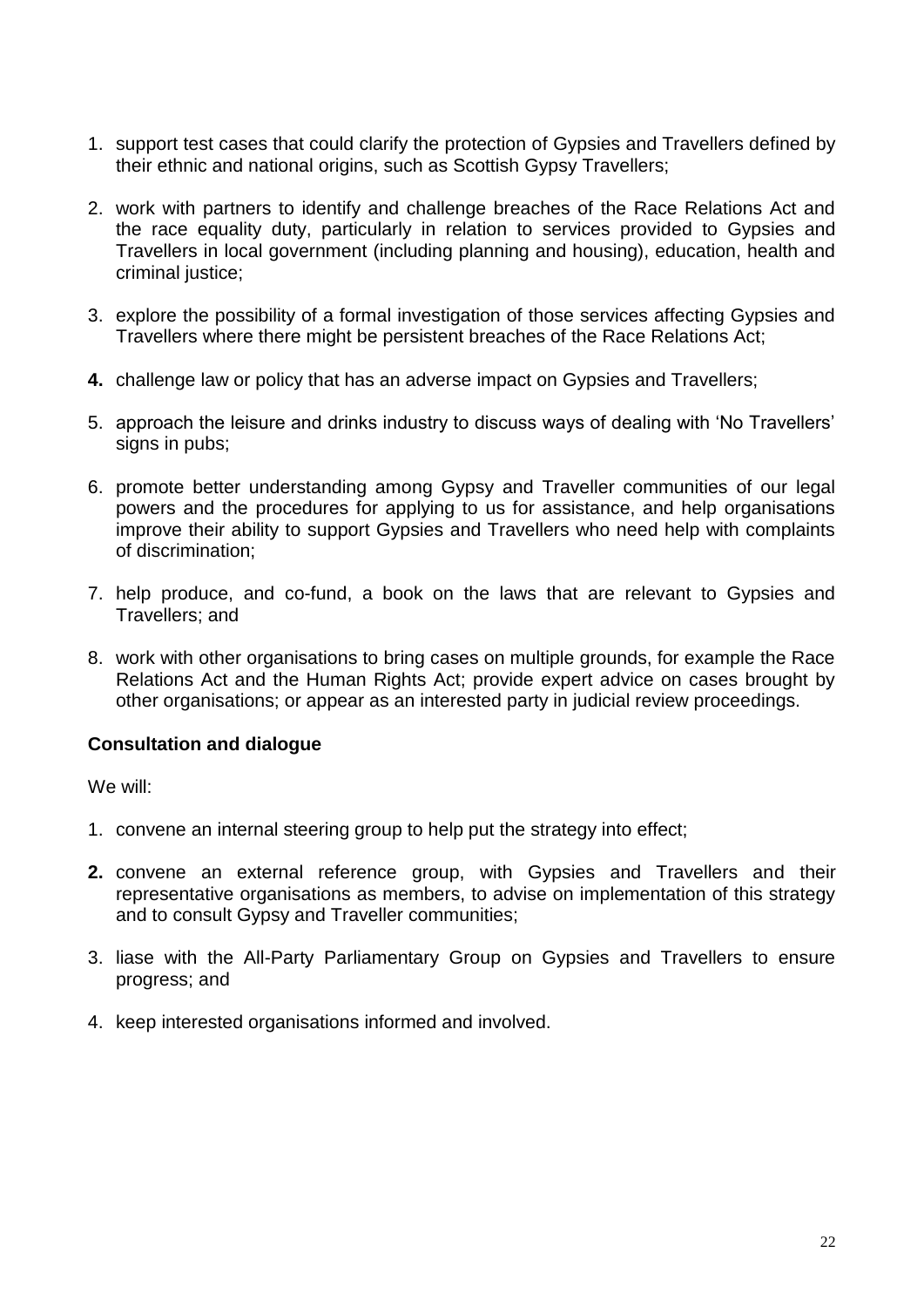# **Bibliography**

ACERT and Wilson, M. 1997. *Directory of Planning Policies for Gypsy Site Provision in England Bristol: Policy Press*

*Avebury E. 2003. Travellers and the Homelessness Act [\(www.travellerslaw.org\)](http://www.travellerslaw.org/)*

Communities Scotland. 2002. *Services for Gypsies and Travellers: Thematic Regulation Studies (http://www.communitiesscotland.gov.uk/web/FILES/gypsiestravellers.pdf)*

Crawley, H. 2003. *Moving Forward: The Provision of Accommodation for Travellers and Gypsies* Institute of Public Policy Research

Commission for Racial Equality. 2003. *Race Equality in prisons: A formal investigation by the Commission for the Racial Equality into HM Prison Service of England and Wales, Part II*

Department for Education and Skills (DfES). 2003. *Aiming High: Raising the Achievement of Gypsy Traveller Pupils*

2003. *Aiming High: Raising the Achievement of minority ethnic pupils*

*2004. National Curriculum Assessment and GCSE/GNVQ attainment by pupil characteristics, in England, 2002 (final) and 2003 (provisional)*

Hickman, M and Walter, B. 1997. *Discrimination and the Irish community in Britai.* CRE: London

Home Office. 2003. *The Heaven's Report*

Irish Traveller Movement. 2002. *Charting a Future Strategy for the Delivery of Traveller Accommodation*

Kenrick, D and Clark, C. 1999. *Moving On: The Gypsies and Travellers of Britain* Hatfield: University of Hertfordshire Press

Lewis, G and Drife, J. 2001. *Why Mothers Die 1997-1999: The Fifth Report of the Confidential Enquiries into Maternal Deaths in the United Kingdom.* London: RCOG

Liberal Democrat Party. 2003. *Gypsies and Other Travellers*. Policy Development Paper

Liegeois, J-P and Gheorghe, N. 1995., *Roma/Gypsies: A European Minority.* International Report 95/4, the United Kingdom. International Minority Rights Group

Morgan, L and Melhuish, E C. 1998.*Traveller children and educational need in Wales: A report prepared for Save the Children Fund and Welsh Office. Cardiff:* Welsh Office